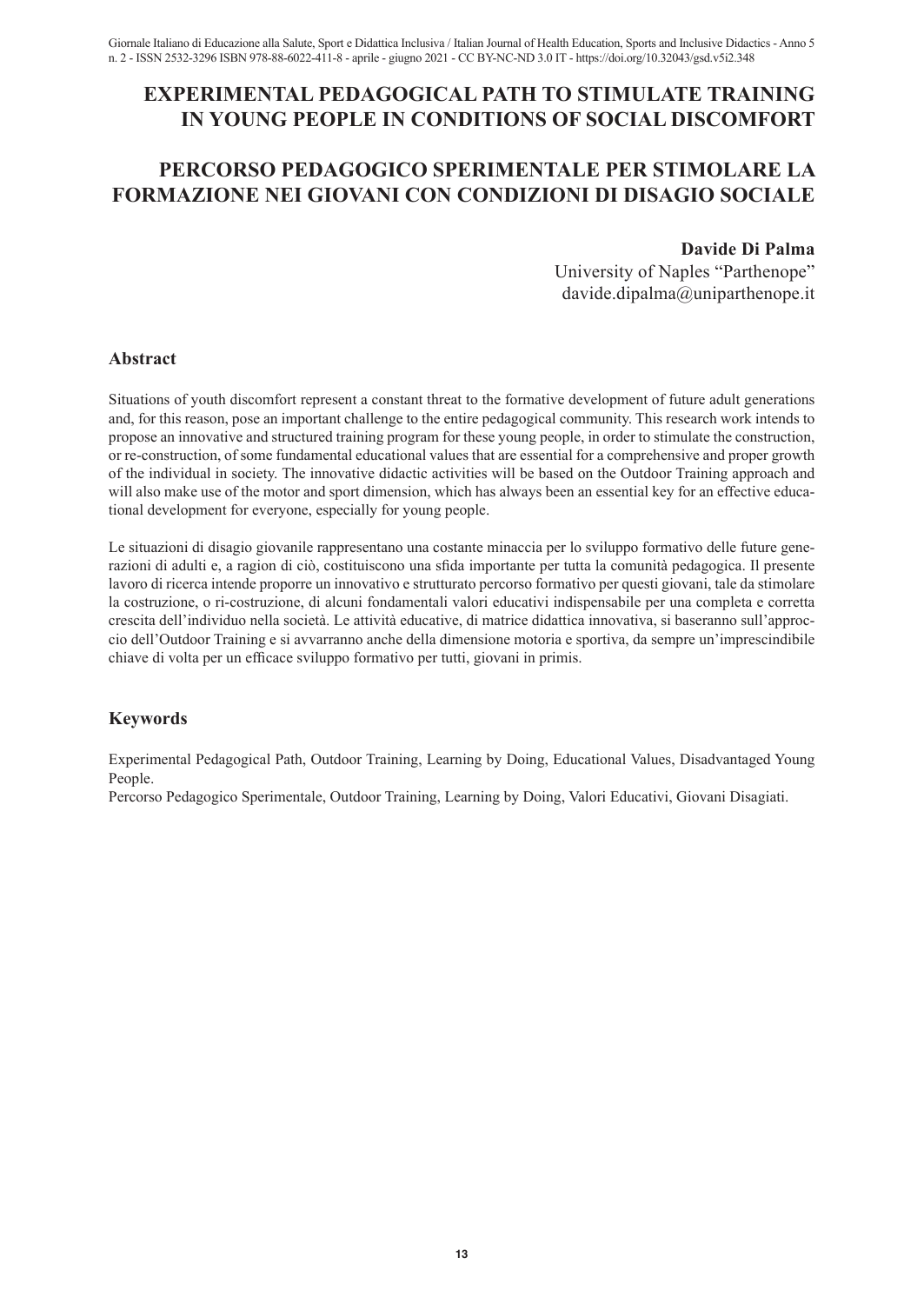#### **Introduction**

In modern society, in almost all formal and non-formal educational contexts, the younger generation is given less and less space for free outdoor games, for motor activities and all the different fields of experience which are carried out in direct contact with the external environment. However, with the progress of technology, both static and single-player virtual games are continuously on the rise, with pre-established dynamics that leave little room for the children's imagination and their ability to express themselves both physically and mentally. This criticality is emphasized even more with regard to all those young people who live in situations of social discomfort and are forced to suffer marginalization and isolation from society (Furlong & Cartmel, 2006; Ingrassia & Marino, 2019; Mascaro, 2019; Maulini, Migliorati, & Isidori, 2017; Simone, 2020). Hence the need for outdoor movement, outdoor experiences, physical and sensory contact with nature, stimulation of the senses and creativity, which can compensate for virtual reality. Outdoor Education can be considered a real educational process, through the richness of the stimuli that outdoor environments can provide and the countless connections they offer at interdisciplinary level. In fact, there are many skills that children can develop by coming into direct contact with the outdoor environment, in real places where they live their daily lives; these include, for example, exploratory, observational and cognitive (attention and memory) skills (Asfeldt et al, 2020; Braun & Dierkes, 2017; Donaldson & Donaldson, 1958; Ford, 1986; Gilbertson et al, 2006; James & Williams, 2017; Roberts, 2018; Wattchow & Brown, 2011). This educational approach, in its broadest sense, can generate a number of benefits from a bodily point of view too, because it helps develop motor skills by strengthening muscles and bones, helps burn more calories by preventing overweight and obesity, and allows storing vitamin D and strengthening the immune system (Agostini, F., Minelli, M., & Mandolesi, 2018; Bunting, 1989; Cooper, 1996; Eigenschenk et al, 2019; Finn, Yan & McInnis, 2018). Moreover, performing outdoor activities makes children happier and less anxious, enhances their confidence, fosters imagination and curiosity, and promotes the perception of reality through all the senses, expanding the range of experience beyond the visual and auditory channels. This educational philosophy follows the pedagogical idea of "Learning by Doing" proposed by John Dewey; in this approach based on the concept of "I learn because I do", the child is the active protagonist of the educational process and not just a passive recipient of the adult's action. The child, in fact, does not learn by simply doing an action, but the actions he or she performs are complemented by reflection and thoughts so as to gain awareness of the actions performed themselves; this leads us to take a further step towards a form of learning guided by a reasoned action, which is what we call "Learning by Thinking" (Di Stefano et al, 2014; Lombrozo, 2019; Nyberg et al, 2006; Sternberg & Zhang, 2014). However, there is no action - and especially there is no thought - without motivations, interests and passions, so we can say that action and thought are always coupled with affectivity; as a result, we can speak of "Learning by Loving" (Liston & Garrison, 2004; Semetsky, 2012; O'Connor, 2017). In this regard, the experimental project discussed in this research work focuses on Outdoor Education applied in an educational community for young people living in situations of personal and / or family discomfort, damaging to their peaceful educational and psycho-physical growth. This work, carried out within a community and with the support of various associations - which made available spaces and tools essential for the success of the whole project - concerned an innovative intervention on subjects in conditions of discomfort, aimed not only at improving their ability to be with others (integration in the group) and in the world (social integration), but also at making them acquire greater physical-sensory sensitivity, improving their motor, conditional-coordination, and psycho-pedagogical skills (body-mind integration).

#### **1. Structure of the Experimental Pedagogical Project**

Below is the structure of the experimental project implemented within a community for young people going through situations of personal, social and family discomfort, who were proposed to undertake a series of educational activities, often of motor and sports nature, and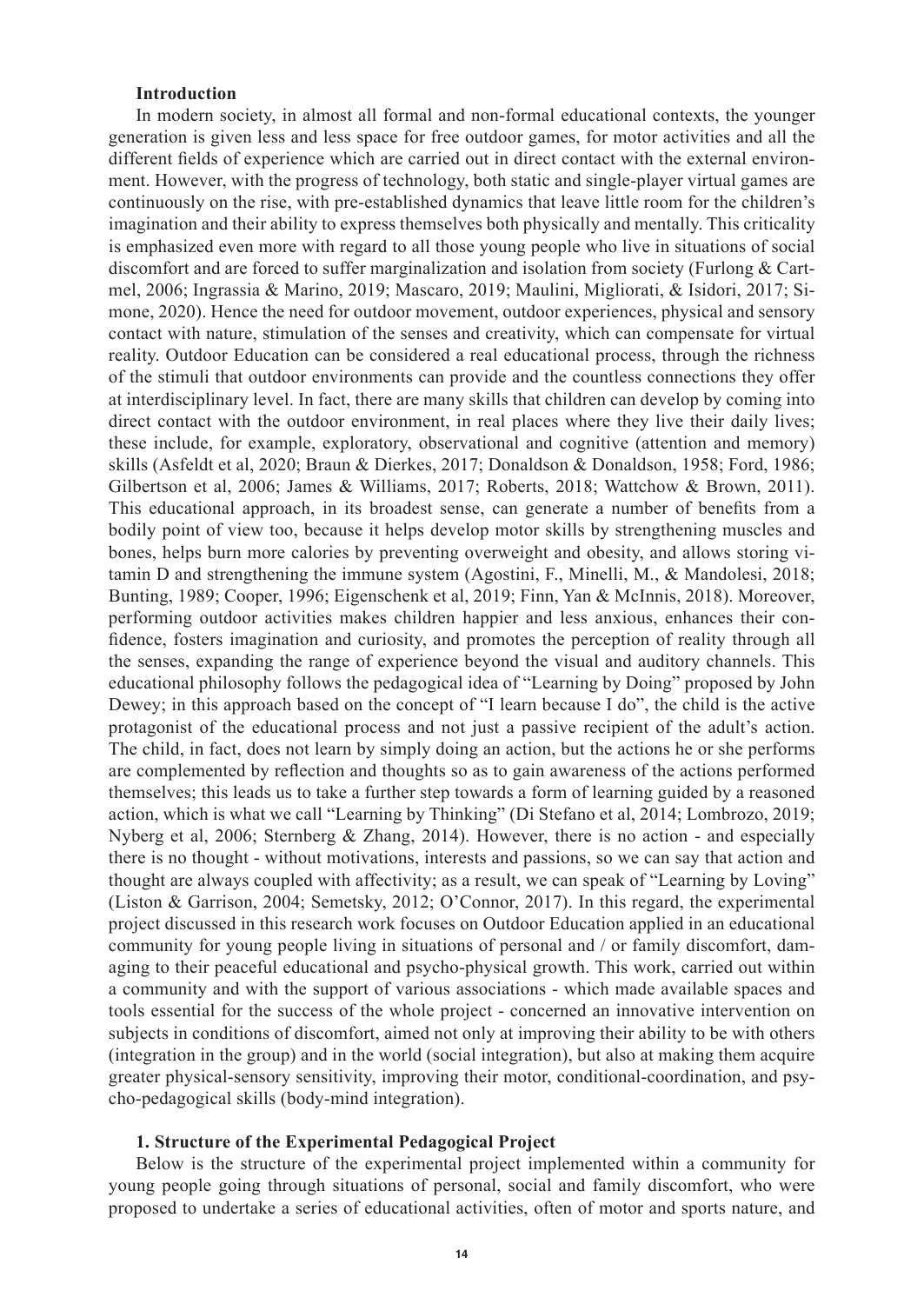based on an Outdoor Education-oriented approach.

*Context:* 

- Community for disadvantaged youth aged between 8 and 12 years.
- Environments and spaces made available by Non-Profit Associations.

*Duration:* 

• 6 Months (4 meetings per week).

*Subjects Involved:* 

- 36 Young people, of which 10 were female and 26 were male average age: 10,42 years.
- 4 Community Educators.
- 4 carefully selected Tutors with educational, motor and sports know-how.
- 1 University Researcher of the Department of Pedagogy, with the role of project coordinator.
- 6 non-profit associations that made spaces, tools and materials available to carry out the educational-didactic activities.

### *Educational-Didactic Activities Program*

- Monday: Pet Therapy;
- Wednesday: Game-Sports;
- Friday: Horticultural therapy taking care of a vegetable garden, from seed to harvest;
- Sunday: Trips, Excursions and Playful-Motor Activities.

### *Evaluation Process*

The evaluation process consisted of 2 perspectives:

- 1. Measuring the educational progress of the young people who took part in the experimental training proposal, on the basis of a specifically structured docimological form. The first evaluation was made after the first month of activity, while the second and final evaluation was made at the end of the project.
- 2. Analyzing the perception degree of the efficacy of the educational proposal by members of the educational associations, school teachers and university professors operating in the field of pedagogy, through a specifically designed questionnaire administered after the presentation of the project at a dedicated event.

#### **2. Description of the Innovative Educational-Didactic Activities**

As already mentioned, the didactic-educational activities were based on the Outdoor Education approach and were strongly determined by a motor and sports nature, in order to pursue a comprehensive educational growth for these young disadvantaged students, aiming to develop the construction - or re-construction - of both the fundamental pedagogical values for life, and of the essential elements for motor training.

Below, we will describe and analyze the activities that have characterized the experimental training program, from an educational and pedagogical point of view.

#### **PET THERAPY**

The young people hosted in the Community showed various personal problems due to deep relational and emotional wounds caused by abandonment and violence, aggression, very low self-esteem, learning difficulties, lack of self-control, and personality disorders.

In order to work on all these elements, in addition to the classic tools always present in an educational community, we considered it useful to activate a Pet Therapy project, and in particular, a program of Assisted Activities with Horses and Dogs.

One of the objectives of the project is to facilitate the child-animal encounter, working on the integration of the child, his/her progressive empowerment and respect for rules, trying to stimulate the achievement of good self-esteem and facilitate daily life in order to promote a change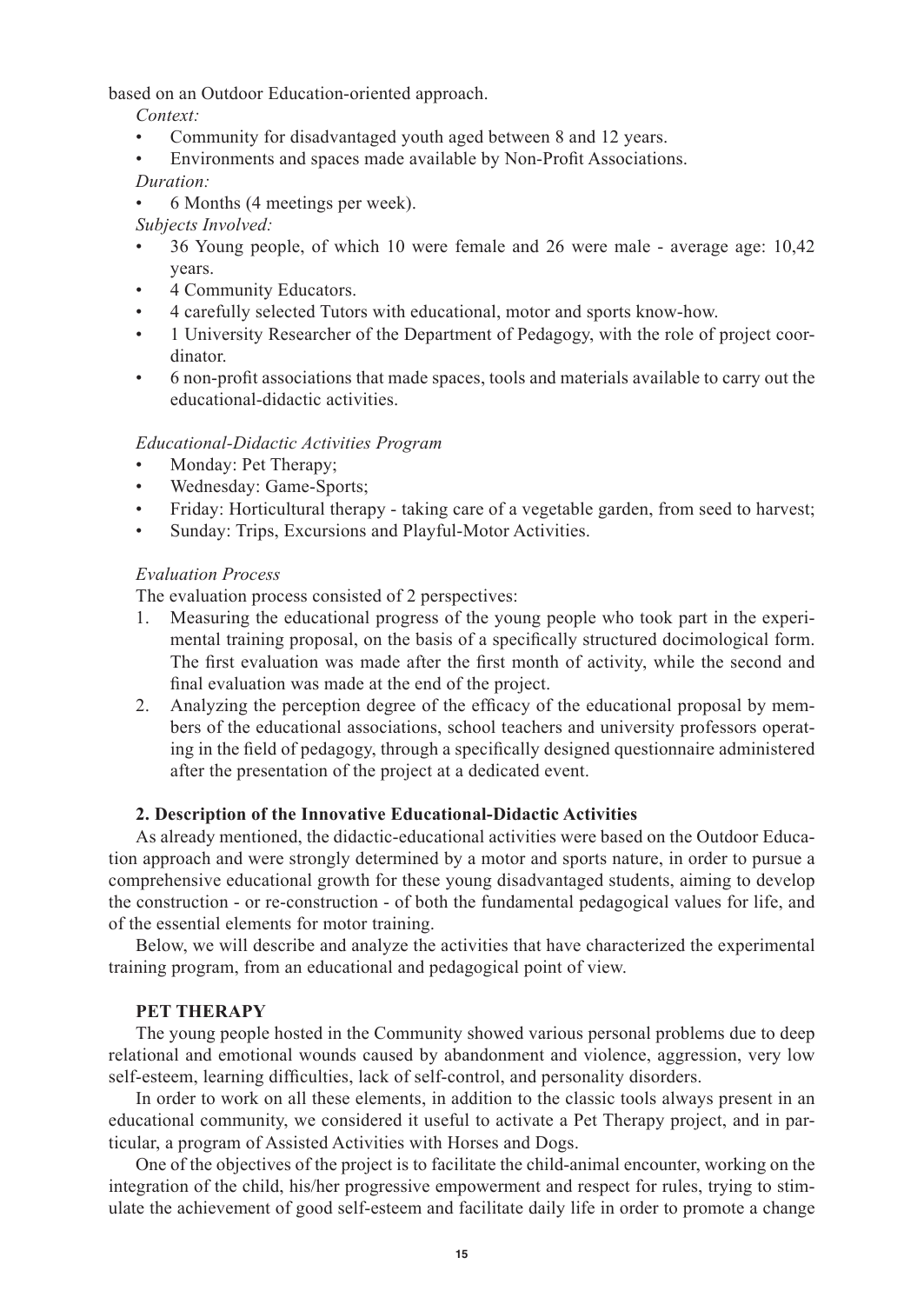process. The most well-known effects of this type of activity range from the implementation of empathetic dynamics, to focusing on the outside by shifting the attention from oneself to another living being, as well as to having fun with the animal, socializing, experiencing the physical contact, and to the sense of responsibility that a contact with an animal to take care of implies. Pet Therapy aims to help these children improve their ability to adapt, to learn to deal positively with new situations, to improve and refine some practical-motor skills, to develop their autonomy starting from specific situations related to activities involving contact with nature, up to gradually learn to generalize what they have acquired and transfer it all into everyday life.

One of the proposals of this project is hippotherapy: the benefits derived from this therapy are both psychological and physical, related to the specific position assumed in the saddle and the characteristics of the horse's movement, which produces positive effects on muscles, balance, rhythm and also on the cardiac and respiratory systems. The acoustic, visual, olfactory, but especially tactile and vestibular stimuli, coupled with the serenity of the environment surrounding the riding school and the stables, facilitate the action carried out by the horse during therapy.

Hippotherapy acts at neuromotor and neuropsychological level, and is therefore able to provide powerful stimuli to both the motor and psychological dimension.

Objectives:

- Encouraging children to enjoy experiences that develop their curiosity about the secrets of nature;
- Children identify the outdoor environment as a place of adventure where they can engage in a variety of explorations and games;
- Such experiences increase their sense of responsibility for nature and all elements of the outdoor environment, and intensify their social awareness;
- Through information and its implementation, strong bonds are created between living beings and natural habitats, thus gaining fundamental experiences;
- Constant interaction with the environment and peer group encourages them to find forms of mutual respect, support and confidence.

Considering the first aspect, we can see how children are subjected to postural regulation stimuli in the three planes of space useful for achieving an improvement in global postural control (head-trunk). The horse's back can be compared to a mobile oscillating plane on the three planes of space that can provide the rider with tactile, proprioceptive and vestibular inputs, used both for gaining a correct postural control and for acquiring balance and righting reactions. Moreover, from a coordination point of view, the stimuli provided by the horse are many, and there is a complete range of exercises for developing coordination skills that can be performed while sitting in the saddle. Through hippotherapy, children achieve:

- Fine-tuned muscle tone and balance: the movement of the horse while walking radiates from the pelvis of the subject towards the back of the neck and the lower and upper limbs which, being no longer influenced by the gravity load, undergo a progressive muscle relaxation. During starts, stops, changes of direction and speed, the subject is forced to a series of adjustments of the different parts of his or her body on the trunk, and the gaze lines up in parallel with the ground;
- Global motor skills development: the subject is involved in a global motor activity that requires greater coordination of movements for riding the horse, and contextual attitudes aimed at maintaining proper balance;
- Spatial-temporal organization: the subject is provided with correct information about the proprioceptive field, since the horse allows for adaptive postures and movements, which facilitate both the analysis of the idea of space and the realization of gestural movements aimed at integrating a new body scheme;
- Body scheme: through the many sensory stimuli (proprioceptive, exteroceptive, interoceptive) arising from the activity, a correct development of the body scheme can be achieved, which in turn results in correct motor acts for a subsequent development of the child's motor scheme.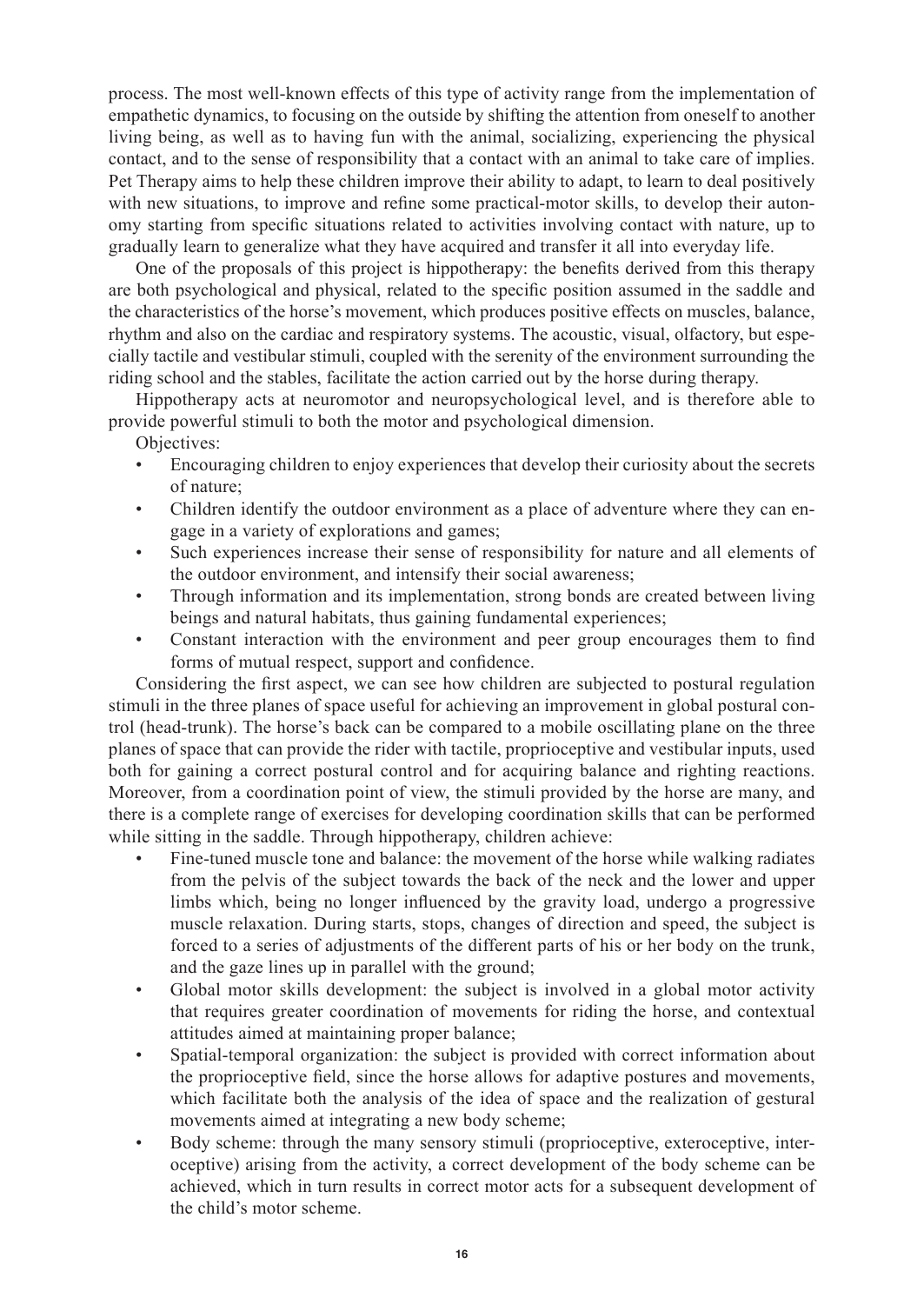#### *Pet Therapy – Didactic Activity n. 1: Pony Games*

Activity Description:

The Pony Games activity is aimed at children riding ponies who compete in teams, in pairs or individually; the aim is to complete a defined course making as few mistakes as possible and in as little time as possible. It develops on three focal points:

- Presentation of a pony, the various parts of a human body, and the senses;
- Communication and relationship with the animal;
- Riding, orientation and psychomotor exercises, equestrian exercises associated with musical rhythms.

Through this discipline, children learn all the basics of horseback riding within a playful dimension of the team; it is a sport of dexterity, which provides a postural and directional muscle engagement.

Among the main games we propose:

The cups - four stakes are arranged, on which two cups are alternately placed. The jockey takes the first cup and puts it on the second stake, and the same does for the third and fourth stake. The second jockey does the same thing only in a different direction.

Slalom - 1 baton, 5 slalom stakes placed in a straight line and spaced from 7.30 meters to 9.15 meters from one another along the longitudinal line of the field. At the start signal, rider n.1, while holding the baton, slaloms around the stakes both when riding forward and when riding back; once crossed the finish line entirely, he/she gives the baton to rider n. 2. Then riders n.2, n.3 and n.4 do the same thing.

The child will develop:

- *Motor skills:* development of coordination; improved respiratory and cardiovascular system; development of motor patterns consisting of finalized, coordinated and increasingly precise movements; enhanced sense of balance;
- *Cognitive skills:* decision-making, development of spatial and temporal perception skills; increased concentration and memorization skills;
- *Socio-relational skills:* development of solidarity and respect for others;
- *Emotional skills:* increased self-esteem, fear management, increased sensory stimulation that the horse is able to provide, the horse becomes a valuable emotional stimulus and an incentive to communication. The meeting between the child and the animal involves both protagonists in an empathetic exchange of new emotions.

### *Pet Therapy - Didactic Activity n. 2: 6-legged gymnastics*

Another proposal of this project is called DOG FITNESS, which is an outdoor training in the company of your dog. It foresees a run or a walk at a steady pace, combined with a series of free-body exercises. The hypothesis from which this activity starts is related to the benefits that the dog can bring with regard to behavioral aspects (attention, self-regulation), to the strengthening of empathy (communication skills, relational skills, expression of emotions) and to the strengthening of motor skills (coordination).

It is not limited to the affective sphere; in fact, it more globally embraces and promotes the concept of well-being.

The activity of Dog Fitness is composed of cardiovascular work alternated with specific moments for improving the muscle components, in a work session that is carried out in an active way for both the dog and the child.

The entire fitness session has a maximum duration of one hour to avoid excessive stress.

It is an activity designed to increase the moments of sharing with one's dog, through a sports and educational activity that encourages greater complicity and sharing of experiences. In fact, the central role of this proposal is the motor practice carried out actively by both protagonists, mainly in a natural environment and in the open air.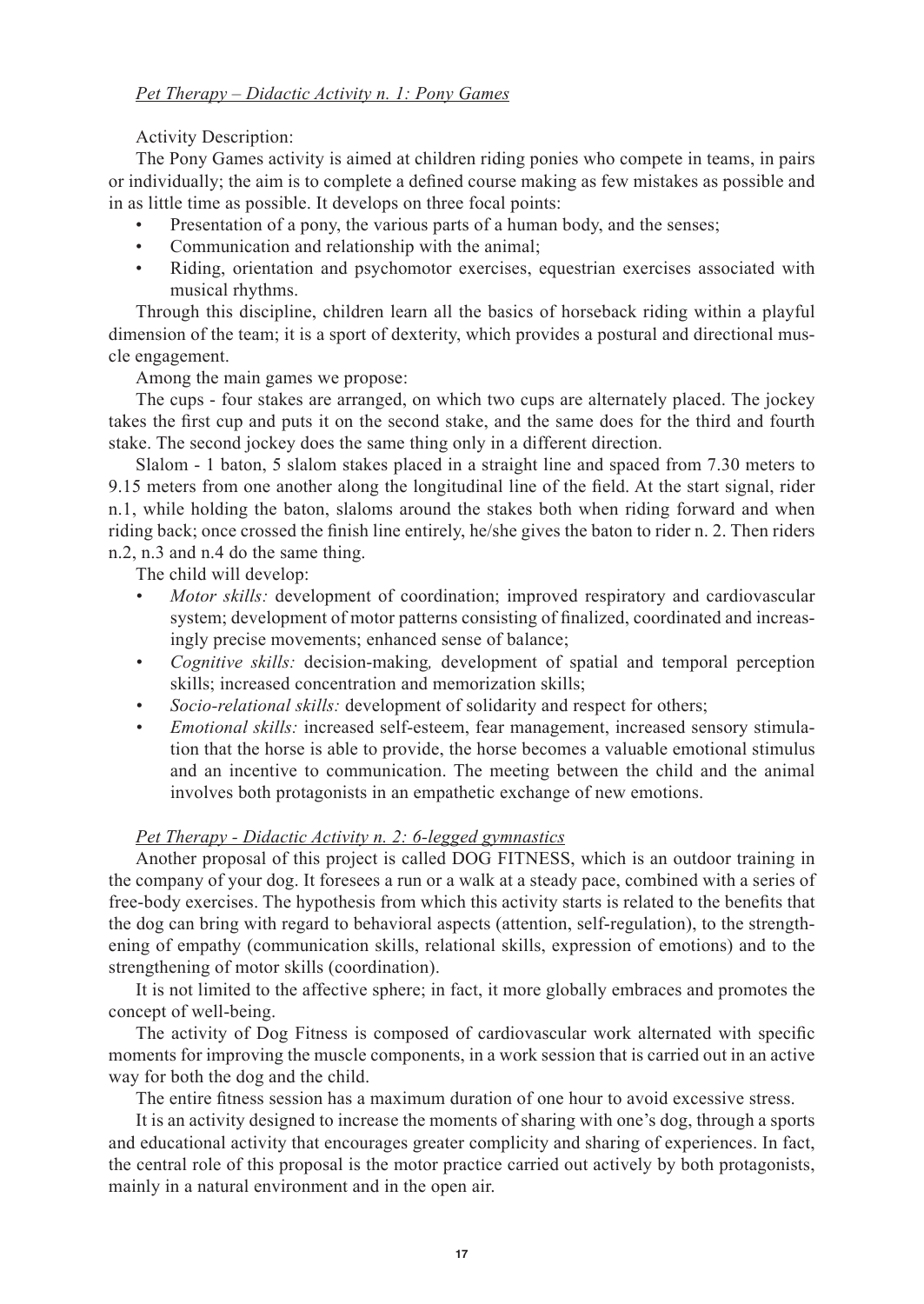#### *VOLLEY-GAME*

Mini-volley is a situational game-sport, characterized by unpredictability or limited predictability, and by variability that requires a constant adaptation of the techniques to the game situation. For a child who is seeking gratification in the game of mini-volleyball, individual technique (set, bump, smash), the reading of trajectories, the mastery of the playing space and the relationship with his/her teammates can be difficult. To satisfy this gratification for the game, it needs to break down the individual game techniques into basic motor schemes by simplifying the technical variables. These schemes are already part of the genetic heritage that every child possesses, but the lack of motor opportunities determines their slow but inexorable regression from the motor point of view. The "awakening" of these structures and the learning of new patterns will become part of the motor memory. These motor skills are important as they facilitate the acquisition of sports techniques, thus improving the quality of learning. However, these structures are often underestimated. It is mistakenly thought that they are simple and immediate to acquire. The child begins to structure them already with his/her first movements after birth, but he/she can develop them correctly and thoroughly between 6 and 12 years of age. Until thirty years ago, children would walk and move almost exclusively on foot or by bicycle, they would run and chase each other, climb trees, throw stones, and so on. All these daily and spontaneous activities were intensely training situations. Today, the sphere of human movement is drastically diminished because most of the stimuli come from virtual sources, unrelated to movement, which favor only the use of optical and acoustic analyzers, excluding other information reception channels (vestibular, proprioceptive, tactile). The street games that used to enliven the days of many generations of children have been replaced by increasingly static games and video games. Personal means of transportation have almost eliminated any remaining opportunities for movement. Manual skills such as throwing and grasping have now been replaced by the ability to quickly use the keyboard of a computer or of a smartphone. Therefore, the task of motor educators is to help students who are approaching sports practice recover that vast heritage of lost experiences. Great importance must be given to forms of movement that favor the structuring and consolidation of general motor skills and of motor schemes. Moreover, the motor schemes learning process is complex and constantly evolving. It needs to be revisited, as the physiological growth (variation in anthropometric indexes in primis) requires continuous adaptations. Sometimes what seemed to have been acquired at 8 years of age may seem forgotten at 11 years of age. To conclude this short premise, we can undoubtedly say that the building of motor skills is always a priority over the building of technical gestures, especially in the initial phase of learning. The proposed games were chosen by taking into consideration:

- The age of the children (Volley game);
- The spaces available to play several games at the same time, switching from one game to another, at the end of the game itself or at the end of a set period of time.

### *Volley-Game - Didactic Activity n. 1: Pallapugno*

- Description: 2 teams with a maximum of 6 players each are in their respective mini-volley court (with a 1 m-high net). The game starts with a member of the white team throwing the ball into the opponent's half court with his/her fist. The members of the black team must always hit the ball with a fist and throw it in the other half court, after it has bounced in their half court.
- Rules: the ball must be hit with the fist. Up to three players per team can touch the ball, but the latter can touch the ground into one's half court no more than once per each player's touch. The hit is made with the fist from anywhere on the court.
- Materials: a net or a beam/balance board, 1 ball.
- Basic motor schemes covered by the didactic activity: throwing, running.
- Conditional skills covered by the didactic activity: Dexterity; Speed.
- Coordination skills covered by the didactic activity: Motor combination and coupling skills; Space-time and dynamic differentiation skills; Motor anticipation skills.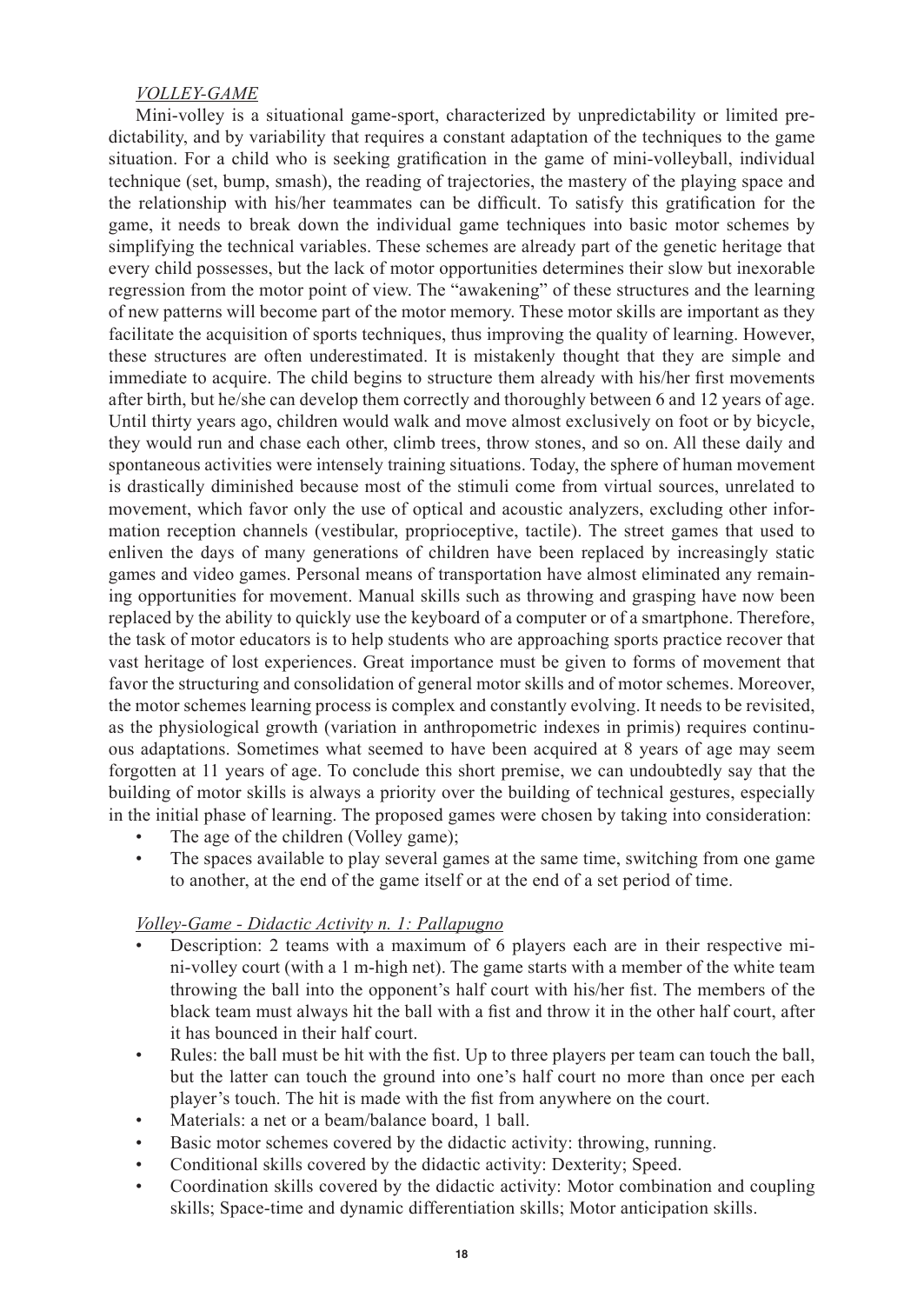• Pedagogical goals of the didactic activity: Group Spirit and Team Working; Spirit of competition aimed at the acceptance of the result while respecting the opponent; Respect for the rules and training of the discipline; Stimulus for the development of self-esteem; Stimulus for the development of autonomy.

#### *Volley-Game - Didactic Activity n. 2: 1vs1 with slalom*

- Description: One player for each team is placed in one of the mini-volley half courts with a net that is about 1.60 mt (about 5 ft) high. The game starts by performing a throw that simulates the bump, therefore from above the forehead, or a real set over the net. The child who catches the throw can stop it and then send it back to the other half court, always with a throw or a set, according to his/her skills. At each action that ends with a point, both children leave the court and are replaced by a teammate, who in the meantime has performed a slalom (zig-zag) between the ropes placed outside the court.
- Materials: 8x4-meter (about 26x13 ft) court, paper tape to divide the court into two halves, 1 ball for each half court, 4 marker cones per team.
- Basic motor patterns covered by the didactic activity: Throwing, running, catching.
- Conditional skills covered by the didactic activity: Quickness; Speed; Endurance
- Coordination skills covered by the didactic activity: Coupling and combination skills; Motor anticipation and reaction skills.
- Pedagogical goals of the didactic activity: Spirit of competition oriented to the acceptance of the result while respecting the opponent; Respect for the rules; Sense of responsibility towards oneself and the peer group; Vocation to the commitment as the only way to pursue one's goals.

#### *EDUCATIONAL DANCE*

Organized according to rules that provide lots of opportunities for personal and bodily creativity, educational dance aims mainly at the expressive awareness of one's movement, and not at learning pre-established codes. Through dance, the student learns about his/her own body and how to use movement as a means of communication with others. He/she learns to discover that the quality of movement varies according to the emotions and sensations experienced and that it is closely linked to the space used, to the music and rhythm, and - last but not least - to the people surrounding him/her. In this methodological perspective, dance can be defined as the art of using and organizing movement to express oneself, communicate and invent; it mainly means knowing how to move, how to create and observe.

Therefore, outdoor dance should not be considered exclusively as a matter of steps and physical skills, but it should be understood as a valuable tool for the training of each person; the student who dances is both a performer and a creator, and learns to recognize the elements he/she has experienced also by observing and analyzing dance in its various manifestations, be them individual, collective or artistic. Creative dance for children is a form of education to expressive movement capable of communicating inner emotional aspects through body language, and serves to stimulate and lead them to exploring dance movements, refining individual potential through imagination and fantasy. It is a way to educate through dance movement, which contributes to the physical, psychological and social development of the child, as a person capable of expressing, creating, and communicating.

This project includes playful activities aimed not only at creating a simple choreography, but also at increasing the desire of children to approach a new discipline and learn about their body, explore space, and discover the world of sound and music in a natural way. In the first part there will be a quick warm-up with activities able to mobilize the main joints, to stretch and strengthen the muscle structure, so as to warm up and prepare the body to the dance activity which can take on the spot, in the space, in a circle or in a mirror; in the second part, which is more expressive and creative, some basic principles of dance are conveyed (concept of weight, energy, space, time) in a simple form and with the use of stories, fantastic images, and concrete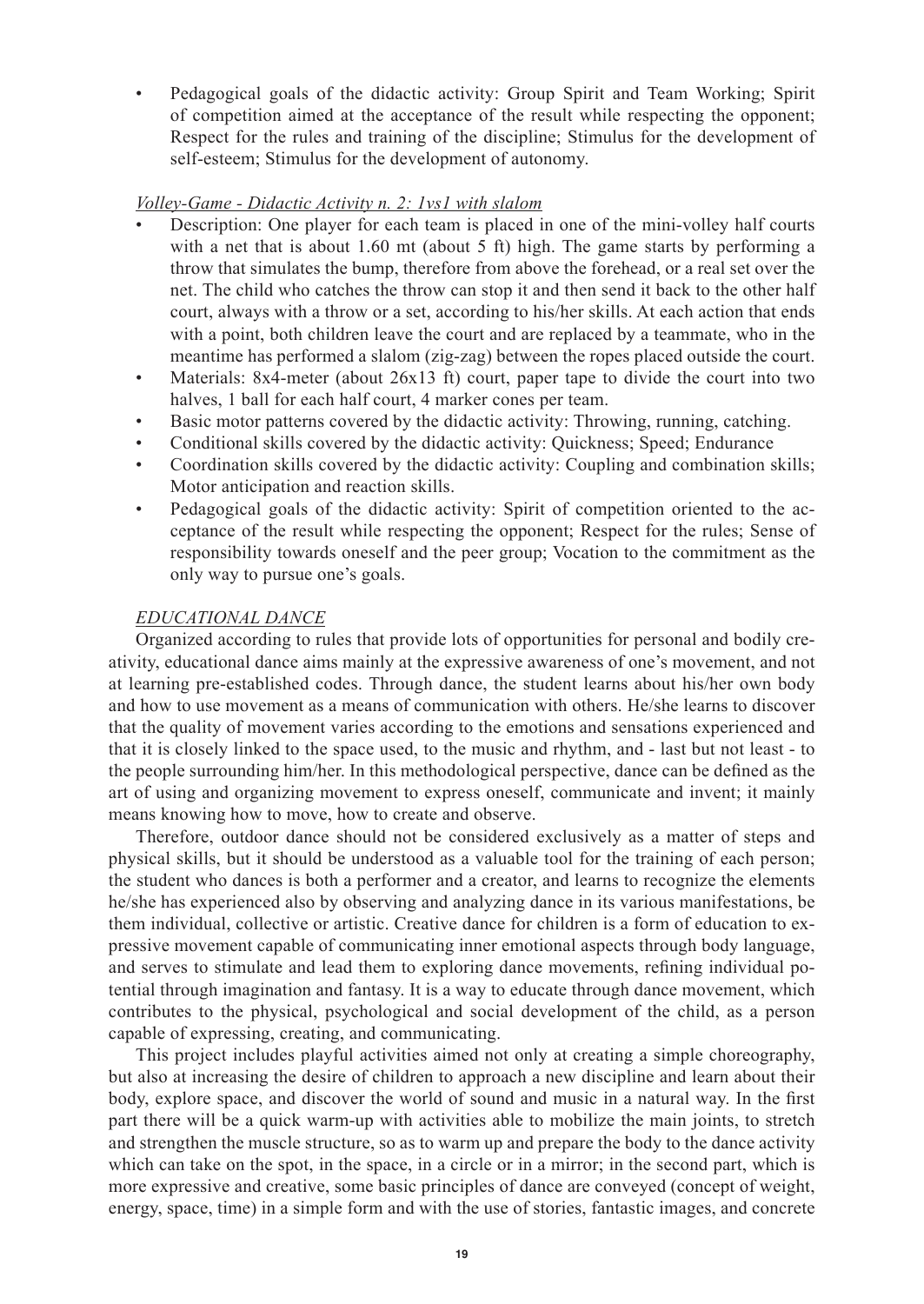objects. Educational dance is a term coined in the Anglo-Saxon area and serves to distinguish dance as the education of the artist (the one that is taught in dance schools) from dance as the education of the person. The fundamental objective is to deepen one's own body perception and communication, which, especially in children, means emotional and creative enrichment and a great benefit in the relational sphere. It is therefore an important tool for educating and training, as well as for integrating students with disadvantages and/or social-relational problems, sometimes fulfilling a therapeutic function as it is able to promote the holistic development of the person - in terms of his/her sensitive (physical, emotional), moral (relational and artistic) and intellectual (cognitive) dimensions. Its main objectives are:

- Enhancing the ability to use one's own body to relate to others, developing the exploration of the main founding elements of educational dance: body - space - dynamics - relationship;
- Experiencing dance in its artistic and cultural value, enhancing both individual creativity and cooperation, and observation in group works;
- Enhancing the playful function of dance as a positive experience to achieve inner well-being;
- Facilitating the free expression of movement;
- Promoting a balanced and global growth of the person;
- Promoting the synergistic activity of body/mind;
- Promoting socialization and the integration of students with disadvantages and/or social-relational problems;
- Enriching one's own motor language.

### *Educational Dance - Didactic Activity n. 1: Stimulus-Reaction*

This activity can be very stimulating for children, both from a motor and a sensory point of view. It requires that children are paired up and a music is on the background; one child must give an input to a part of the other child's body, for example by touching his/her hand, head or foot, and this child must respond to this input with an action of that body segment, without moving other parts of his/her body. It is possible to gradually increase the level of difficulty, making sure that the stimulus is followed by a continuous movement occupying a defined part of space (imaginary square); for example, if the child gives a slight push to the other child's head, as a response, in addition to moving it, the latter will have to act accordingly, such as falling down, or turning around by pushing the other child's shoulder. In this way the movement will be continuous, and thanks to the stimuli of the partner, the subject will adapt more and more easily to new stimuli. This exercise is also very useful to increase socialization between all members of the group. Among the main objectives pursued through this educational activity we can find:

- Improving coordination skills, including: the ability to react to stimuli, i.e., the ability to begin to perform motor gestures quickly in relation to an input from the outside; one's adaptation and transformation skills, i.e., the ability of an individual to adapt to and modify his/her motor action as a result of unanticipated external changes; the ability to combine movements, i.e., the ability to properly coordinate body segments, isolated movements or single movement phases;
- Acquiring greater self-awareness;
- Strengthening awareness of one's own body as an expressive tool;
- Learning to occupy space;
- Developing proprioception0

### *Educational Dance - Didactic Activity n. 2: Tip-toeing on a leaf*

This very simple and funny activity requires the children to stand in a circle, and each child is given a leaf (all the leaves have different sizes). The game begins as the music starts: each child must dance freely, holding the leaf in his or her hand. When the music stops, all the children will have to put the leaf on the floor and stay balanced with one foot on it. Whoever has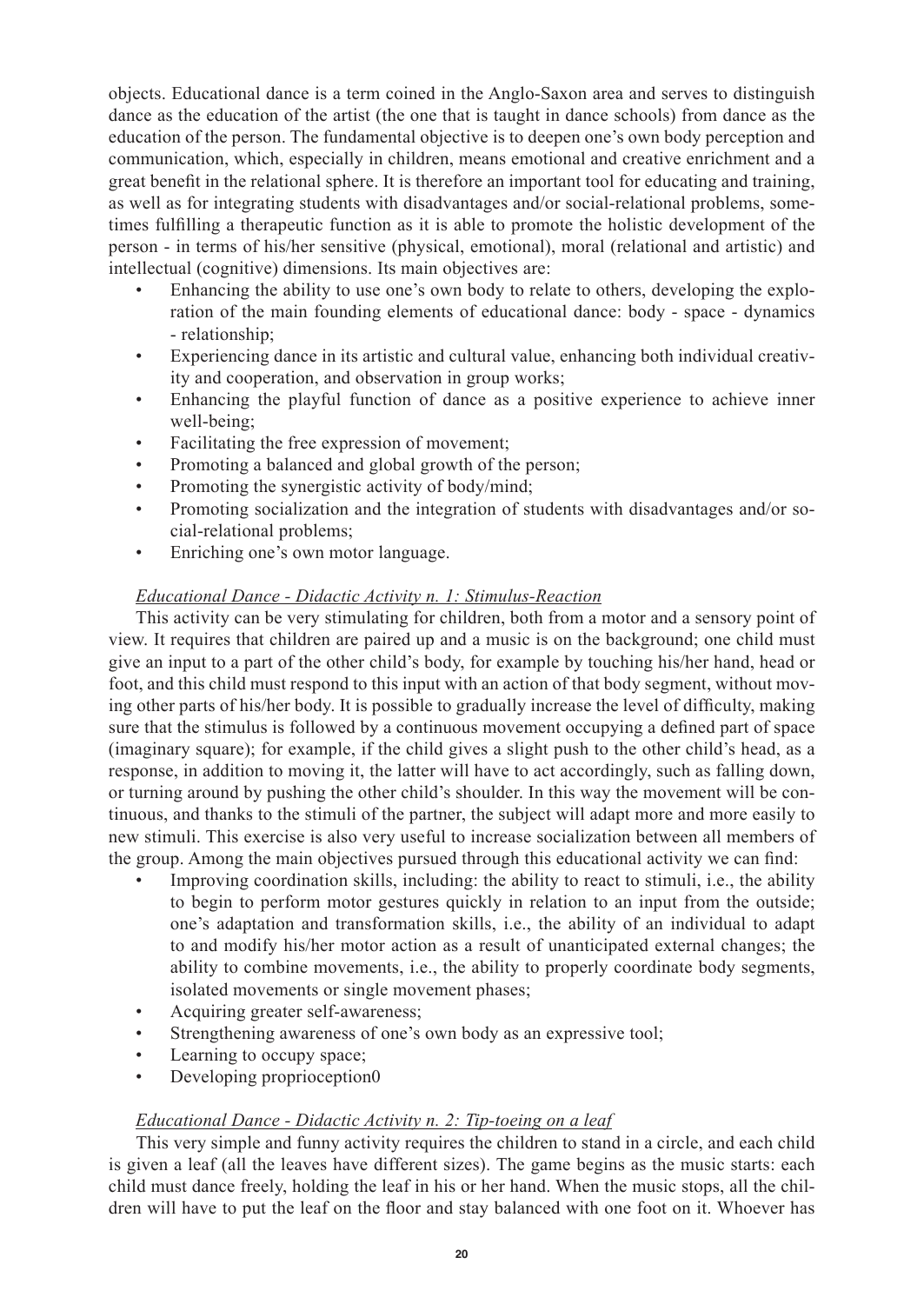the biggest leaf will obviously have an advantage, which is why at each turn they will exchange leaves, so that everyone can strive to stay balanced even with the smallest leaf. When the music starts back, the dancers will take the leaf in their hands and exchange it with the partner on their right, and then they will start dancing again. If any child loses his/her balance when the music stops and places a foot outside of it, he/she is out of the game. Among the main objectives that can be pursued through this didactic activity we can find*:*

- Improving balance coordination skills, i.e., the ability to maintain one's body in a balanced condition or to restore balance after different movements/inputs;
- Improving one's ability to coordinate movements;
- Improving concentration.

### *Educational Dance - Didactic Activity n. 3: The dance of nature*

Children will be asked to think of 5 elements found in nature, whether they are plants, animals or natural elements such as water, air, fire or atmospheric agents such as rain, wind and so on. At this point, the child's task is to "transform himself/herself" into these elements and create his/her own movements; each child is therefore the creator of his/her own dance without making any effort, discovers new possibilities to move in space and different qualities (heavy, light, fluid, and so on) through which to relate to the outside world, and expresses his/her own emotional inner life. In this way, children rediscover the pleasure of movement in all its vital expressive richness, by discovering limits, space, rhythms and forms, in the multiple combinations made possible by dance. The path is therefore structured through a guided improvisation, which includes individual and group moments, and from time to time, materials such as leaves, wood, small pebbles, water (and so on) are introduced. Once the child has created his/her short choreography, he/she will have to learn to set it to music, following the rhythm every movement he/she makes. When they become aware of what they are doing, it is possible to increase the level of difficulty by asking them to change the direction of their body, or even reverse the order of the elements in their choreography.

Among the main objectives that can be pursued through this didactic activity we can find:

- Improving coordination skills, including: spatial-temporal orientation skills, i.e., the ability to determine and vary the position and movements of one's own the body in relation to space, time and a defined field of action; rhythmic skills, i.e., the ability to recognize an externally imposed rhythm and to reproduce it in one's own movements, or the ability to reproduce a rhythm based on one's own imagination or memory; ability to match movements; adaptation and transformation skills.
- Developing imagination, creativity and fantasy;
- Improving memorization and concentration skills;
- Gaining greater awareness of one's own body and of space;
- Learning to express emotions creatively.

### *HORTICULTURAL THERAPY*

Horticultural therapy is one of the activities proposed in the educational communities in which children work the land, plant seeds, water plants, care for and cultivate products that they can later consume. Cultivating a piece of land with one's own hands and seeing the fruits of this work grow has positive psycho-physical effects on health, and allows for a harmonious relationship with oneself and with nature.

Contents: The children will have a portion of land to cultivate a small garden to work with, sow and take care of in all its stages of growth until the harvest, so they can recognize the plants of the garden and observe the life of insects and small animals that inhabit it. They will sow the most delicate plants directly in the soil or in pots, and transplant them when they are strong enough. They will create a scarecrow and, using vegetable waste and dry leaves, will make a compost heap.

Materials: Garden tools - hoe, spade, rake, sieve, shovel, shears, watering cans, gloves, rain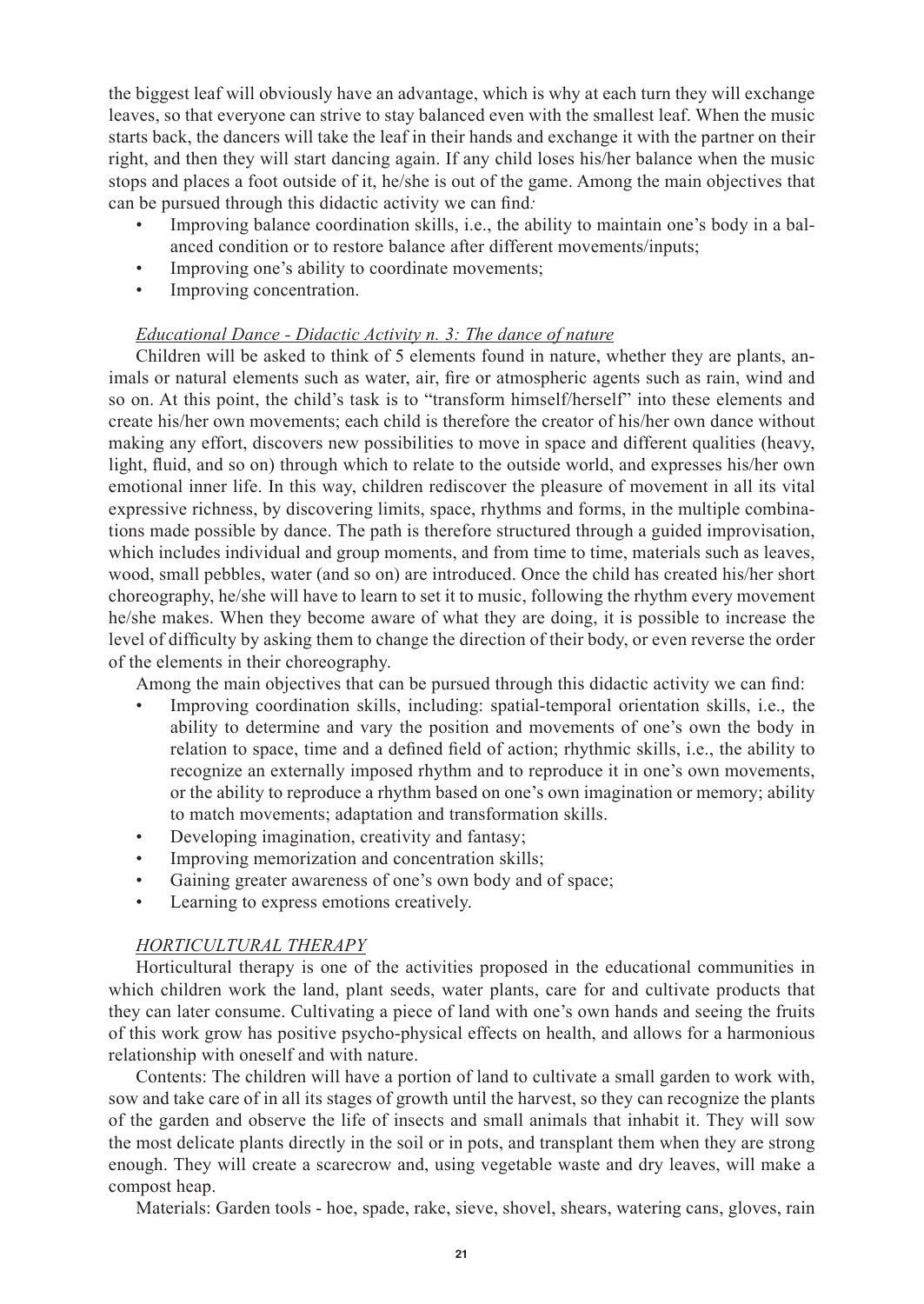boots; soil, seeds, bulbs, small plants; Fertilizer; Plant labels; Camera.

Purpose: "Learning by doing", developing dexterity and a real and practical relationship with natural and environmental elements, "taking care of" something/someone, learning to wait, grasping the concept of diversity, working in groups.

Among the main objectives pursued through this educational activity we can find:

- Increased *self-perception*: the child acquires skills and competencies that enhance self-perception.
- Improved *learning skills*: learning the name of plants, the cycles of the seasons, the timing of planting and harvesting, and organizing space in the garden, stimulate concentration and memory.
- Strengthened *self-esteem*: the child has an active role and can see and enjoy the results of his/her work.
- Encouraged *socialization*: the child feels part of a group that shares his/her same goals.
- Stimulated *movement*: digging, sowing, watering, pruning and harvesting fruits develops motor skills, eye-hand coordination, strength and endurance of the arms.

## *PLAYFUL-MOTOR ACTIVITIES*

## *Playful-Motor Activity – Didactic Activity n. 1: Tic-Tac-Toe*

- Materials: 2 small balls, two-colored cones, chalk to draw the grid or adhesive tape.
- Description: the game involves playing tic-tac-toe, by placing three cones of the same color vertically, horizontally or diagonally in a grid made up of nine squares. The teams take turns in throwing, trying to hit one of the squares of the grid where they place the yellow or red cone.
- Basic Motor Skills covered by the didactic activity: throwing, jumping, pulling.
- Conditional skills covered by the didactic activity: strength, power.
- Coordination skills covered by the didactic activity: motor, spatial-temporal orientation, and dynamic differentiation skills.
- Pedagogical goals of the didactic activity: problem-solving, sharing, tolerance, loyalty, determination.

### *Playful-Motor Activity – Didactic Activity n. 2: A Ball in a Scarf*

- Materials: one scarf per pair, one tennis ball.
- Description: the children are divided into two teams placed in the two halves of the mini-volleyball court; alternatively, a tightrope can be used as a net. They hold the 4 corners of a scarf in pairs. At the start, a tennis ball is thrown into a half court and the pairs of that team will try to stop it into their scarf, and then they will throw it into the opposite half court. Whenever the ball touches the ground more than twice in the half court of a team, a point is awarded to the other team and the game resumes as the leading team throws the ball to the trailing team.
- Basic Motor Skills covered by the didactic activity: running, throwing.
- Conditional skills covered by the didactic activity: speed, dexterity.
- Coordination skills covered by the didactic activity: kinaesthetic differentiation, spacetime orientation, and reaction skills.
- Pedagogical goals of the didactic activity: cooperation, respect for rules, motivation.

### *Playful-Motor Activity – Didactic Activity n. 3: Obstacles in the Woods*

Learning and discovering in nature is not just funny; it also stimulates all the senses, is a source of motivation and improves school performance. Being outdoors is essential for young children, as it enhances their well-being and development.

Children begin this activity by moving freely around a designated perimeter of the woods, climbing over obstacles or crawling under them. After that, groups of four are formed. Each group creates its own path. The children run the path and get timed. Afterwards, the students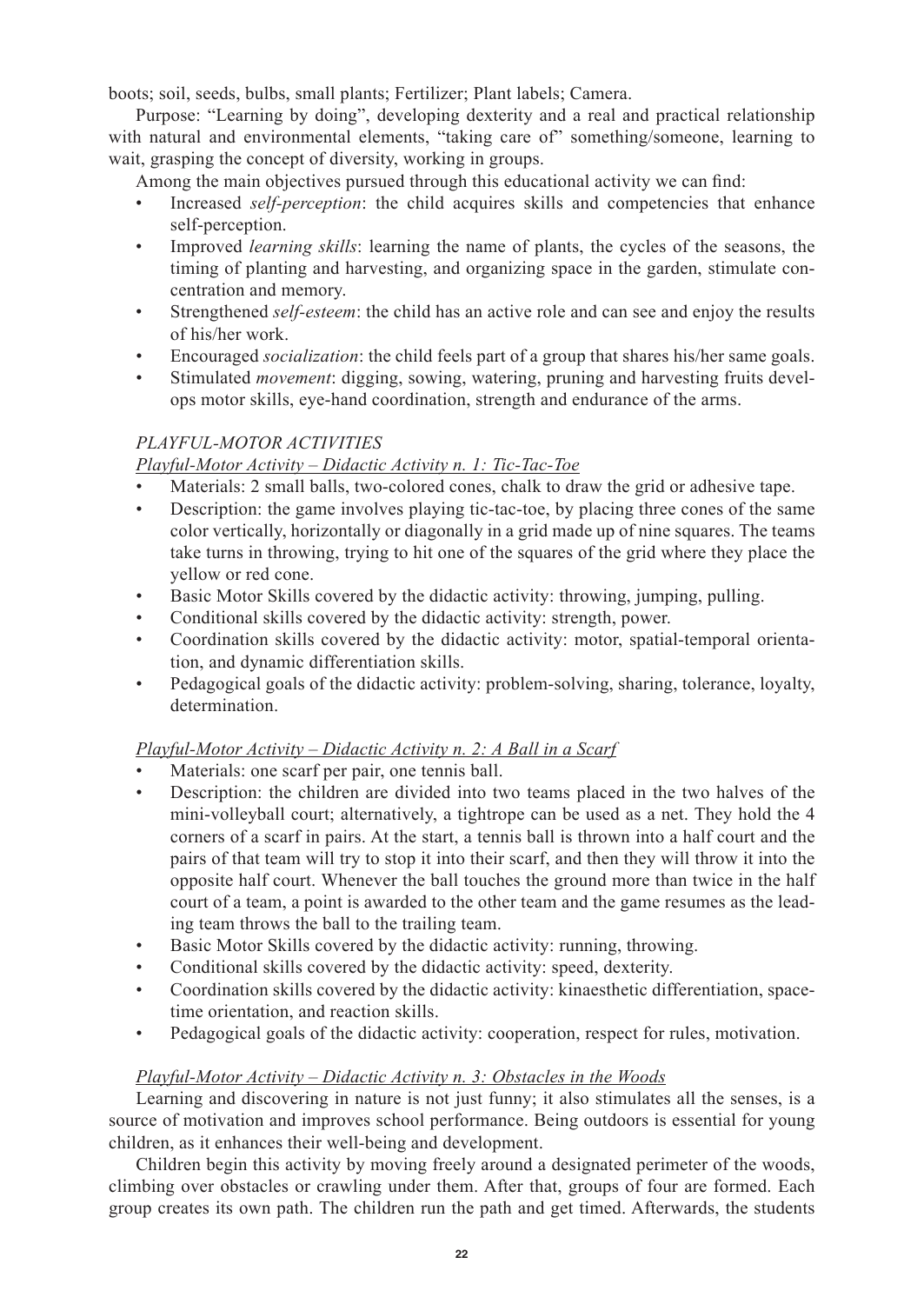test the path of the other groups.

Possible features of the path:

- slaloming around rocks and trees;
- balancing on a fallen tree;
- jumping between obstacles;
- collecting pine cones and use them as path markers;
- carrying a heavy rock for a short distance;
- different ways of walking: backwards, four-legged, on one leg ...;
- sticking tree branches and zigzagging.

At the end of the activity the obstacle course is then put back in order. The main objectives that can be pursued through this educational activity include:

- Encouraging children to have experiences that develop their curiosity about the secrets of nature;
- Children identify the woods as a place of adventure where they can carry out a wide range of research activities and games;
- Such experiences increase their sense of responsibility towards nature and the woods, and intensify their environmental awareness;
- Through information and its implementation, strong links are created between living beings and habitats, thus building up fundamental experiences;
- Constant interaction encourages them to find forms of mutual respect, support and confidence.

### *TRIPS/EXCURSIONS*

These are opportunities for children to explore new places, opportunities for socialization, recreation and physical activity. The proposed places can be beaches, mountains, campsites, or Adventure Parks, in which to walk on trees or perform outdoor climbing; the latter, carried out with due safety and the appropriate equipment, brings benefits not only from a physical point of view, since it is a full-body sport involving all of its parts from the abdominal muscles to the grip of the hands, but it also contributes to safety and self-awareness. It is a way to get out of everyday life, experience something new and find new stimuli. Among the main objectives pursued through this educational activity we can find:

- *Acquiring new knowledge:* moving around, exploring the environment in all directions, allows to become aware of one's own body and movements and, at the same time, is an invitation to be curious about the world around us, to experiment with and learn about it;
- *• Improving mood:* being outdoors in contact with fresh air and natural light stimulates the senses and the endorphins, which positively affect the emotional state of the person providing pleasure, happiness and a feeling of joy and gratification;
- *• Working out:* by walking, jumping and climbing, the child strengthens his/her leg, foot and arm muscles; improves his/her posture; increases his/her cardiac and respiratory capacity; combats sedentariness and the risk of becoming overweight, and maintains good physical shape; moreover, he/she may be motivated to take up fitwalking or other sports;
- *• Stimulating game and sense of sharing:* walking with peers is an opportunity to forge stronger bonds, have fun and play group or dynamic games that stimulate vitality, creativity and free self-expression;
- *• Taking care of oneself:* constantly repeating an enjoyable outdoor activity accustoms children to taking care of their health and well-being every day, taking time for and listening to themselves.
- *• Respecting nature:* taking children into the woods, up a mountain path or to the seaside teaches them to pay attention to the wonderful world around them, to the trees, water, flowers and animals that live in the same space as they do, and that need the same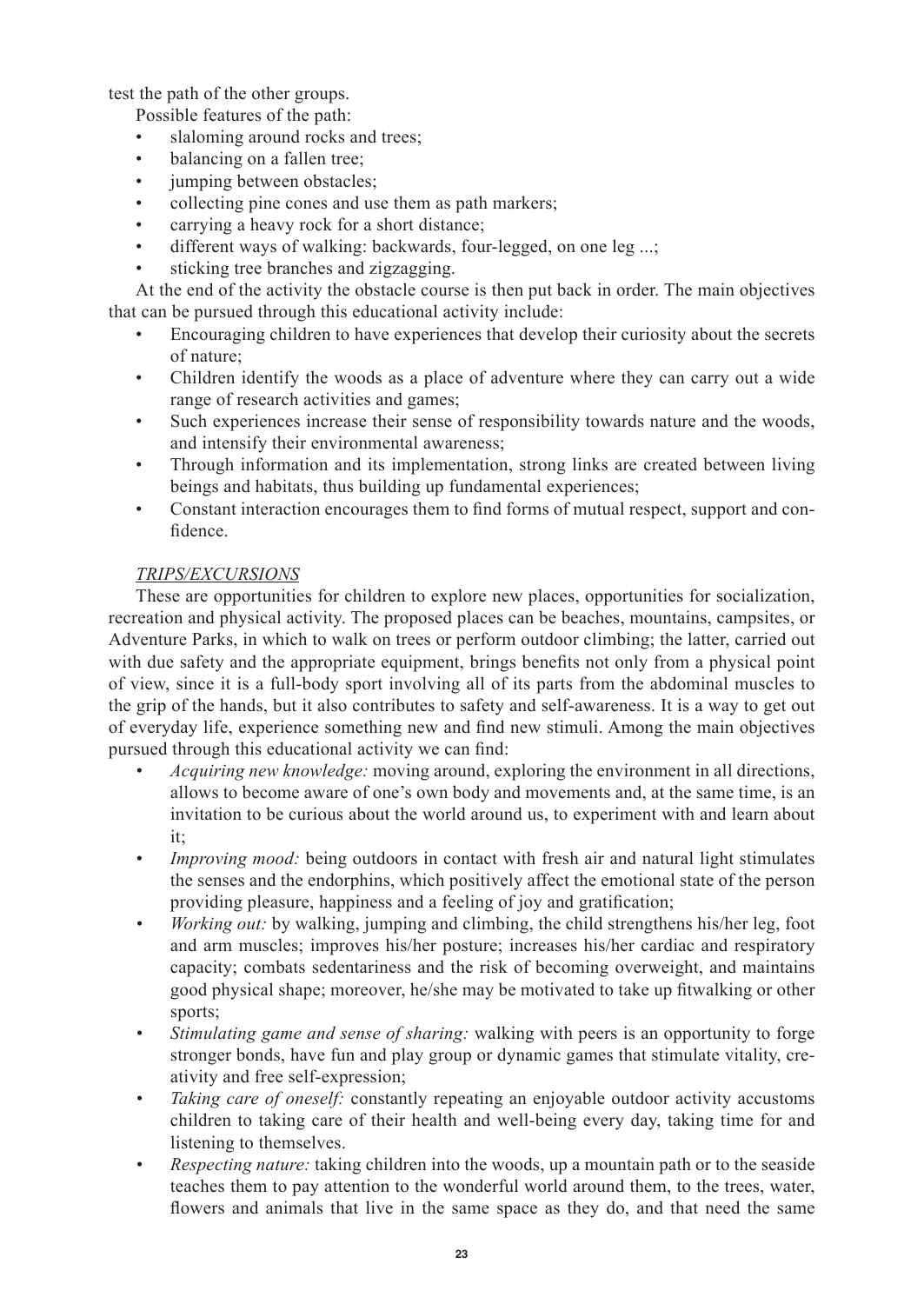respect.

*• Feeling free:* whenever possible, walking barefoot provides many advantages to the child, especially if performed on uneven ground, such as grass and sand, since this movement follows the natural development of the foot, avoiding incorrect postures and consequent back pain, and is free of constraints.

### **3. Evaluation process**

With the aim of satisfying the two perspectives of analysis of the experimental project covered by this research work, it became necessary to draw up, on the one hand, a docimological form capable of measuring the eventual educational progress of the very young participants (Tab. 1) and, on the other, a questionnaire that could evaluate the perception of the effectiveness of what experimented by subjects with specific skills in the field of educational, pedagogical, didactic and social sciences (Tab. 2).

The docimological form referred to the following thematic nuclei, articulated as shown in the following table:

| <b>Thematic nuclei</b>                                                                                    | <b>Skills</b>                                                                                                                                                                                                                                                                           | <b>Learning Objective</b>                                                                                                                                                                                                                                                        | <b>Descriptors</b>                                                                                        | <b>Score</b> |
|-----------------------------------------------------------------------------------------------------------|-----------------------------------------------------------------------------------------------------------------------------------------------------------------------------------------------------------------------------------------------------------------------------------------|----------------------------------------------------------------------------------------------------------------------------------------------------------------------------------------------------------------------------------------------------------------------------------|-----------------------------------------------------------------------------------------------------------|--------------|
|                                                                                                           | The child<br>becomes aware<br>of his/her motor                                                                                                                                                                                                                                          | Using acquired motor<br>experience to solve new<br>or unusual situations.<br>Employing and corre-<br>lating the space-time<br>variables functional to<br>the implementation of<br>the motor act.<br>Orienting oneself in the<br>natural environment,<br>also with specific aids. | Performs and uses<br>skills in a personal,<br>productive way, with<br>excellent ease and<br>effectiveness | 10/9         |
| <b>THE BODY</b><br><b>AND ITS RE-</b><br><b>LATIONSHIP</b><br><b>WITH TIME AND</b><br><b>SPACE</b>        | skills by under-<br>standing both<br>his/her strengths<br>and limitations.                                                                                                                                                                                                              |                                                                                                                                                                                                                                                                                  | Uses motor skills in a<br>completely safe man-<br>ner with good ease and<br>confidence                    | 8            |
|                                                                                                           | The student<br>uses acquired<br>motor skills<br>by adapting<br>movement to<br>the situation                                                                                                                                                                                             |                                                                                                                                                                                                                                                                                  | Uses motor schemes in<br>a fairly safe way and<br>with some ease                                          | 7            |
|                                                                                                           |                                                                                                                                                                                                                                                                                         |                                                                                                                                                                                                                                                                                  | Uses basic motor<br>schemes in structured<br>situations and with<br>sufficient confidence                 | 6            |
|                                                                                                           |                                                                                                                                                                                                                                                                                         |                                                                                                                                                                                                                                                                                  | Not always manages<br>to use basic motor<br>schemes                                                       | 5            |
| <b>BODY LANGUA-</b><br><b>GE AS A WAY</b><br><b>OF COMMUNI-</b><br><b>CATION AND</b><br><b>EXPRESSION</b> | The child uses<br>the communi-<br>cative-relatio-<br>nal aspects of<br>motor language<br>to enter into<br>relationships<br>with others,<br>by actively<br>applying the<br>educational-mo-<br>tor values as a<br>way to relate<br>to others every<br>day, and to re-<br>spect the rules. | Understanding and<br>applying simple body<br>expression techniques<br>to represent ideas and<br>moods individually, in<br>pairs, or in groups.                                                                                                                                   | Optimally uses body<br>expression and com-<br>munication techniques                                       | 10/9         |
|                                                                                                           |                                                                                                                                                                                                                                                                                         |                                                                                                                                                                                                                                                                                  | Satisfactorily uses<br>body expression and<br>communication tech-<br>niques                               | 8            |
|                                                                                                           |                                                                                                                                                                                                                                                                                         | Decoding gestures of<br>teammates and oppo-<br>nents in game and sport<br>situations.                                                                                                                                                                                            | Appropriately uses<br>body expression and<br>communication tech-<br>niques                                | 7            |
|                                                                                                           |                                                                                                                                                                                                                                                                                         | Mastering coordina-<br>tion skills by adapting<br>them in an original and<br>creative way to various<br>situations.                                                                                                                                                              | Sufficiently uses body<br>expression and com-<br>munication techniques                                    | 6            |
|                                                                                                           |                                                                                                                                                                                                                                                                                         |                                                                                                                                                                                                                                                                                  | Inadequately uses body<br>expression and com-<br>munication techniques                                    | 5            |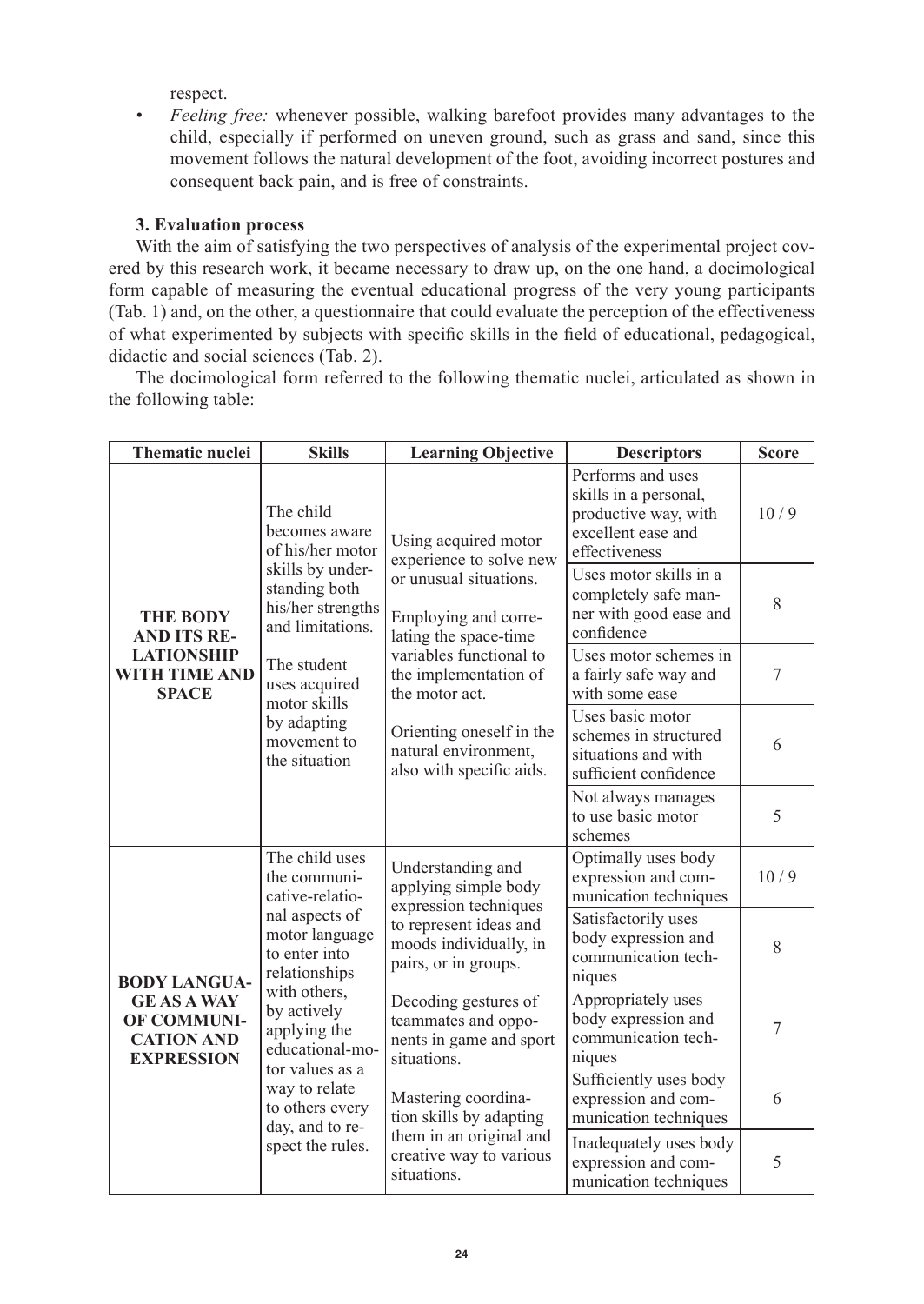|                                                                                                | The child ac-<br>quires not only<br>self-awareness.<br>but also the abi-<br>lity to integrate<br>and get along<br>well with his/<br>her peers.<br>The child is<br>able to integrate<br>himself/herself<br>into the group,<br>take on respon-<br>sibilities and<br>strive for the<br>common good. | Realizing educational                                                                                                                                                                                                                                                                                                                                                                                                     | Integrates himself/<br>herself optimally into<br>the group                                            | 10/9           |
|------------------------------------------------------------------------------------------------|--------------------------------------------------------------------------------------------------------------------------------------------------------------------------------------------------------------------------------------------------------------------------------------------------|---------------------------------------------------------------------------------------------------------------------------------------------------------------------------------------------------------------------------------------------------------------------------------------------------------------------------------------------------------------------------------------------------------------------------|-------------------------------------------------------------------------------------------------------|----------------|
| <b>SOCIALIZATION</b><br><b>AND</b><br><b>SHARING OF</b><br><b>EDUCATIONAL</b><br><b>VALUES</b> |                                                                                                                                                                                                                                                                                                  | strategies by implemen-<br>ting collaborative beha-<br>viors and effectively<br>participating in group<br>choices.<br>Managing empathe-<br>tically the situations<br>of psycho-physical                                                                                                                                                                                                                                   | Integrates himself/her-<br>self very satisfactorily<br>into the group                                 | 8              |
|                                                                                                |                                                                                                                                                                                                                                                                                                  |                                                                                                                                                                                                                                                                                                                                                                                                                           | Integrates himself/her-<br>self satisfactorily into<br>the group                                      | $\overline{7}$ |
|                                                                                                |                                                                                                                                                                                                                                                                                                  |                                                                                                                                                                                                                                                                                                                                                                                                                           | Integrates himself/<br>herself sufficiently into<br>the group                                         | 6              |
|                                                                                                |                                                                                                                                                                                                                                                                                                  | discomfort or difficulty<br>faced by one's compa-<br>nions, being respectful<br>of each other.                                                                                                                                                                                                                                                                                                                            | Integrates himself/her-<br>self insufficiently into<br>the group                                      | 5              |
| <b>HEALTH AND</b><br>WELL-BEING,<br><b>PREVENTION</b><br><b>AND SAFETY</b>                     | The child obser-<br>ves basic safety<br>criteria for<br>himself/herself<br>and others.<br>The child reco-<br>gnizes the risks<br>of injury in the<br>outdoors, ap-<br>plying preventi-<br>ve strategies                                                                                          | Managing to distribute<br>the effort in relation<br>to the type of activity<br>faced, by applying<br>breathing control and<br>muscle relaxation<br>techniques at the end of<br>the work.<br>Correctly using tools<br>while respecting one's<br>own and others' safety,<br>even in situations of<br>possible danger.<br>Performing movement<br>activities by recognizing<br>their value to improve<br>physical efficiency. | Implements and makes<br>optimal and respon-<br>sible use of correct<br>behaviors, spaces and<br>tools | 10/9           |
|                                                                                                |                                                                                                                                                                                                                                                                                                  |                                                                                                                                                                                                                                                                                                                                                                                                                           | Implements and uses<br>very satisfactorily cor-<br>rect behaviors, spaces<br>and tools                | 8              |
|                                                                                                |                                                                                                                                                                                                                                                                                                  |                                                                                                                                                                                                                                                                                                                                                                                                                           | Implements and uses<br>satisfactorily correct<br>behaviors, spaces and<br>tools                       | 7              |
|                                                                                                |                                                                                                                                                                                                                                                                                                  |                                                                                                                                                                                                                                                                                                                                                                                                                           | Implements and uses<br>correct behaviors,<br>spaces and tools, only<br>when reprimanded               | 6              |
|                                                                                                |                                                                                                                                                                                                                                                                                                  |                                                                                                                                                                                                                                                                                                                                                                                                                           | Although reprimanded,<br>not always implements<br>and uses correct beha-<br>viors, spaces and tools   | 5              |

|  | Table 1 – Docimological Form |  |  |
|--|------------------------------|--|--|
|--|------------------------------|--|--|

As for the questionnaire, it was proposed anonymously to a total of 60 subjects among the members of educational associations, school teachers and university professors working in the field of pedagogy during an event prepared for this purpose, after having described the structure, the activities and the outcomes of the project. Here are the questions with the corresponding answer options.

|  | <b>Ouestions</b>                          | <b>Answers</b> |                |
|--|-------------------------------------------|----------------|----------------|
|  |                                           |                | Definitely yes |
|  | Do you think outdoor activity can provide |                | Probably yes   |
|  | physical and psycho-educational benefits? |                | Probably not   |
|  |                                           |                | Definitely not |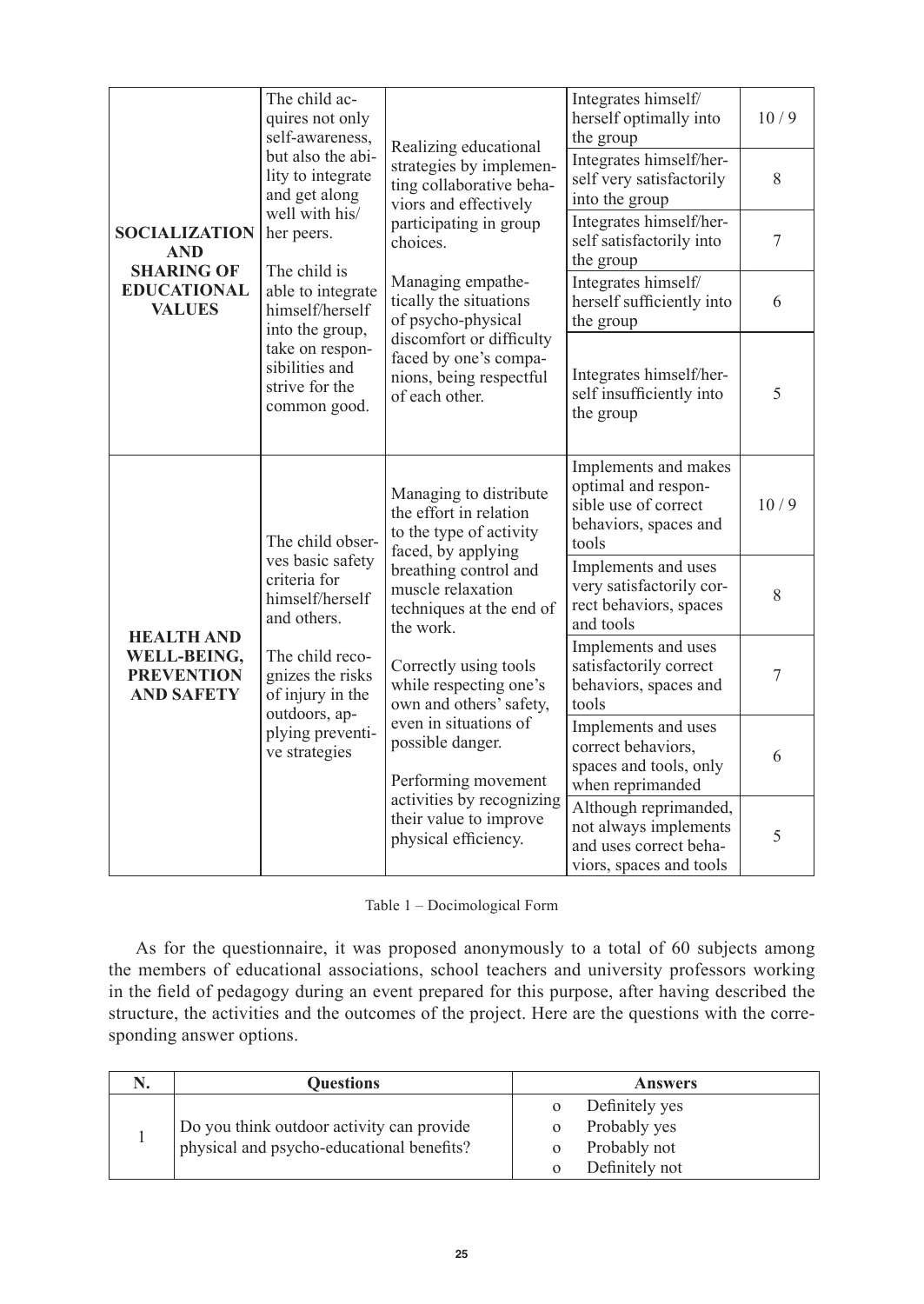| $\overline{2}$ | Do you think outdoor activity can be a wor-                                                                                                   | $\mathbf{O}$ | Definitely yes |
|----------------|-----------------------------------------------------------------------------------------------------------------------------------------------|--------------|----------------|
|                | thwhile educational alternative to activities                                                                                                 | $\mathbf{O}$ | Probably yes   |
|                | carried out in a sports center?                                                                                                               | $\Omega$     | Probably not   |
|                |                                                                                                                                               | $\mathbf{O}$ | Definitely not |
|                |                                                                                                                                               | $\Omega$     | Definitely yes |
| $\mathfrak{Z}$ | Would you propose these educational-motor                                                                                                     | $\mathbf{O}$ | Probably yes   |
|                | activities within a school context?                                                                                                           | $\mathbf{O}$ | Probably not   |
|                |                                                                                                                                               | $\Omega$     | Definitely not |
|                | Do you think that contact with nature makes                                                                                                   | $\Omega$     | Definitely yes |
| $\overline{4}$ | the child free to explore himself/herself and                                                                                                 | $\mathbf{O}$ | Probably yes   |
|                | to stimulate the building of self-esteem and                                                                                                  | $\mathbf{O}$ | Probably not   |
|                | autonomy?                                                                                                                                     | $\mathbf{O}$ | Definitely not |
|                |                                                                                                                                               | $\Omega$     | Definitely yes |
| 5              | Do you think that playing sports outdoors can<br>become a moment of social integration?                                                       | $\mathbf{O}$ | Probably yes   |
|                |                                                                                                                                               | $\mathbf{O}$ | Probably not   |
|                |                                                                                                                                               | $\mathbf{O}$ | Definitely not |
|                | In your opinion, would educational activities<br>involving animals help children increase their<br>self-esteem and foster respect for others? | $\Omega$     | Definitely yes |
| 6              |                                                                                                                                               | $\mathbf{O}$ | Probably yes   |
|                |                                                                                                                                               | $\mathbf{O}$ | Probably not   |
|                |                                                                                                                                               | $\sigma$     | Definitely not |
|                |                                                                                                                                               | $\mathbf{O}$ | Definitely yes |
| $\overline{7}$ | Do you think this proposal is effective for                                                                                                   | $\mathbf{O}$ | Probably yes   |
|                | improving motor learning too?                                                                                                                 | $\Omega$     | Probably not   |
|                |                                                                                                                                               | $\mathbf{O}$ | Definitely not |
|                | Through educational dance, do you think it                                                                                                    | $\Omega$     | Definitely yes |
| 8              | is also possible to stimulate the creation of                                                                                                 | $\mathbf{O}$ | Probably yes   |
|                | pedagogical values useful for the growth of                                                                                                   | $\mathbf{O}$ | Probably not   |
|                | children?                                                                                                                                     | $\Omega$     | Definitely not |
|                |                                                                                                                                               | $\mathbf{O}$ | Definitely yes |
|                | Do you think this type of activity could positi-                                                                                              | $\mathbf{O}$ | Probably yes   |
| 9              | vely affect children's school performance?                                                                                                    | $\mathbf{O}$ | Probably not   |
|                |                                                                                                                                               | $\mathbf{O}$ | Definitely not |

Table 2: Questionnaire

### **4. Outcomes and Concluding Remarks**

The experimental project implemented falls within the sphere of pedagogical research addressing the educational and social challenge of ensuring that young people, or very young people in disadvantaged conditions have the opportunity to pursue their educational growth, in order to acquire knowledge and skills useful not only to enrich their culture, but also to cope with life. It was decided to focus on educational activities that were based on the Outdoor Education approach to leverage the relational factor with the peer group and the external environment, and to implement activities that, through the game and the motor-sport experience, could be functional to the development of key educational values.

In this regard, below the outcomes of the educational progress achieved by the 36 young "students" belonging to the Community who undertook this project, evaluated through the specifically-structured docimological form.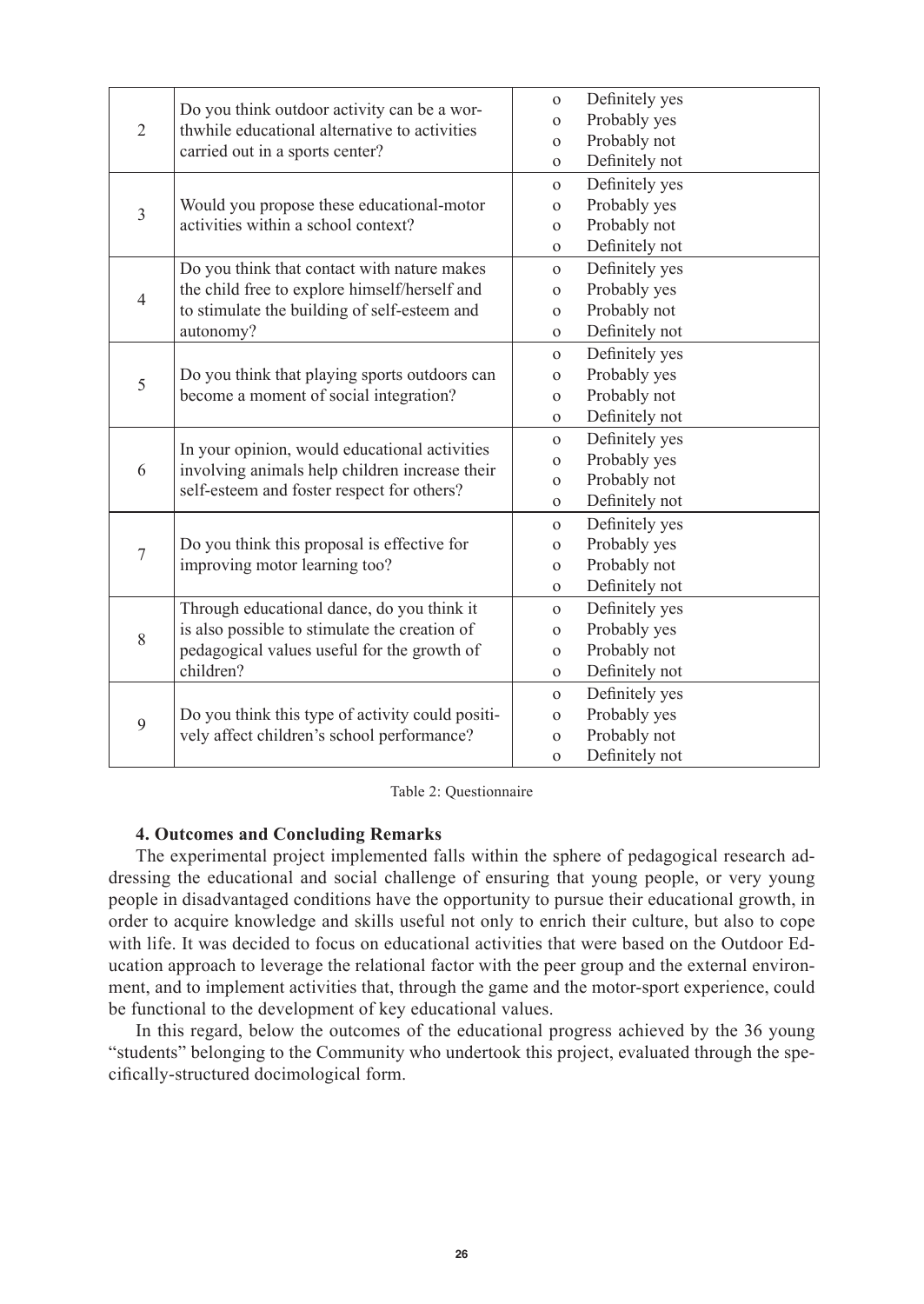| <b>Thematic nuclei</b>                                                                        | Percentage<br>of students<br>who reported<br>a worsened<br>evaluation | Percentage<br>of students<br>who DID<br><b>NOT</b> report<br>changes in<br>their evalua-<br>tion | Percentage of<br>students who<br>reported an eva-<br>luation improved<br>by 1 "grade" | Percentage of<br>students who<br>reported an<br>evaluation<br>improved by 2<br>"grades" |
|-----------------------------------------------------------------------------------------------|-----------------------------------------------------------------------|--------------------------------------------------------------------------------------------------|---------------------------------------------------------------------------------------|-----------------------------------------------------------------------------------------|
| <b>THE BODY AND ITS</b><br><b>RELATIONSHIP WITH</b><br><b>TIME AND SPACE</b>                  | $0\%$                                                                 | $0\%$                                                                                            | 33,33%<br>$(12$ students)                                                             | 66,67 %<br>(24 students)                                                                |
| <b>BODY LANGUAGE</b><br><b>AS A WAY OF COM-</b><br><b>MUNICATION AND</b><br><b>EXPRESSION</b> | $0\%$                                                                 | $0\%$                                                                                            | 22,22%<br>(8 students)                                                                | 77,78%<br>(28 students)                                                                 |
| <b>SOCIALIZATION AND</b><br><b>SHARING OF EDUCA-</b><br><b>TIONAL VALUES</b>                  | $0\%$                                                                 | $0\%$                                                                                            | 16,67%<br>(6 students)                                                                | 83,33%<br>(30 students)                                                                 |
| <b>HEALTH AND WELL-</b><br><b>BEING, PREVENTION</b><br><b>AND SAFETY</b>                      | $0\%$                                                                 | 1,47%<br>(2 students)                                                                            | 33,33%<br>$(12$ students)                                                             | 66,67 %<br>(24 students)                                                                |

Table 3: Training progresses reported

The table allows us to observe that from the first analysis, made after only one month of didactic activity at the end of the project, all students showed educational progress in the evaluation areas analyzed. This supports the educational quality of the experimental proposal with regard to young people in critical conditions from a social, personal and family point of view; moreover, this allows us to identify it as an effective didactic-pedagogical protocol to face the educational challenge that characterizes this research project. In fact, through the innovative didactic activities designed and implemented, very young people had the opportunity to undertake an educational path capable of building some of the main pedagogical and educational values that should mark the growth of any individual, regardless of his or her starting condition. The opportunity to relate with the peer group, with the environment and especially with themselves, through activities and experiences of recreational-motor type and involving the contact with nature, marked a pleasant rediscovery of the main principles of their existence. The continuous observation, monitoring and comparison process undertaken by all those involved in the children's education brought to light how much they developed in terms of: acceptance of themselves and their own bodily expression; respect for others, awareness of being able to represent a support for a companion and to ask the latter for help in turn; respect for the environment in which they live and the rules that characterize it; level of self-esteem and autonomy. Furthermore, considerable progress was achieved in terms of motor and sports skills learning, which have always been a fundamental element of the educational growth for each individual.

In addition to this, with regard to the perception of the effectiveness of the experimental pedagogical proposal implemented by leading players in the world of education, training-care of social values and pedagogical research, below the outcomes of the questionnaire administered during the final event of the project.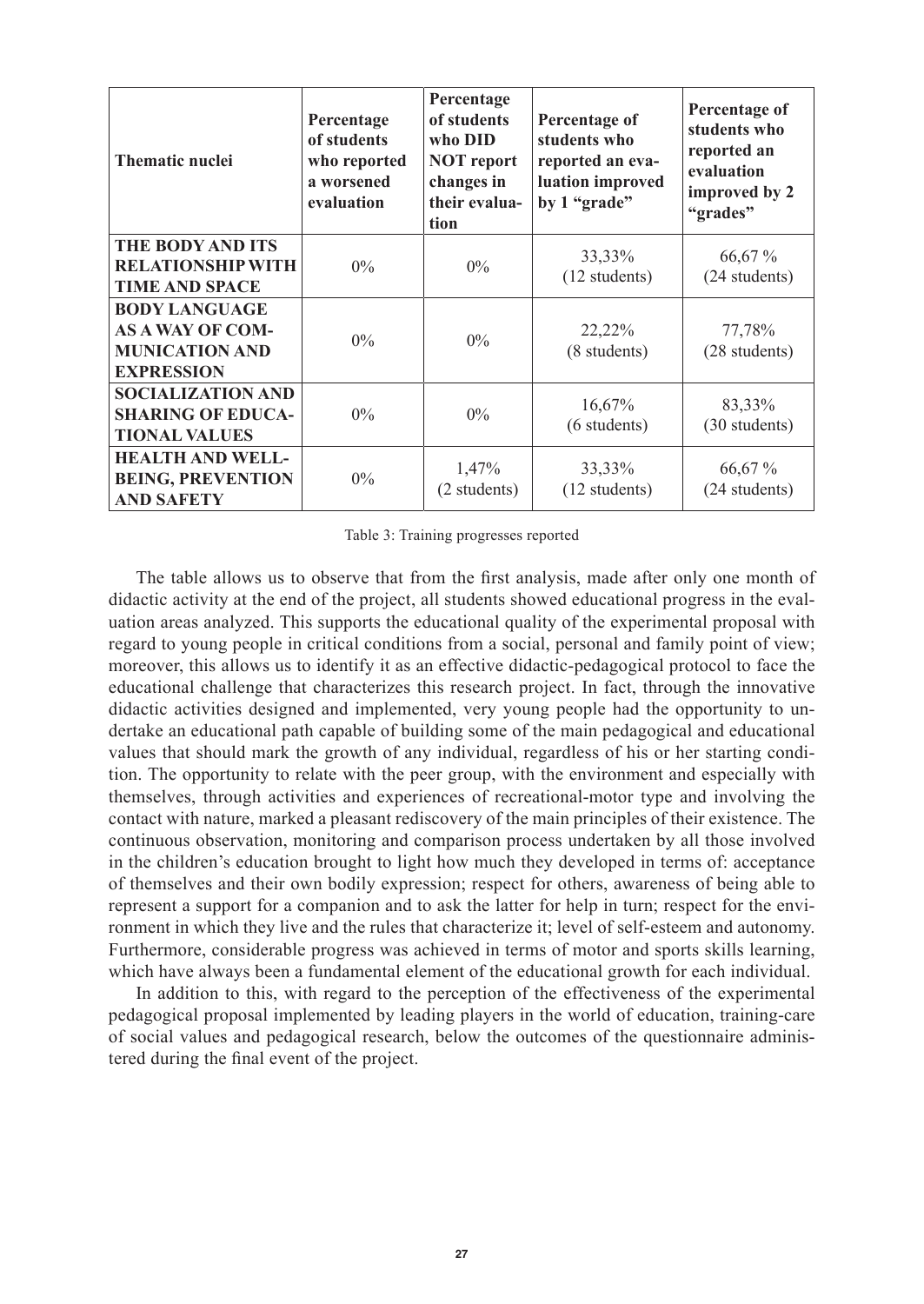| Question<br>N.   |              | <b>Answer options</b> | Percentage of answers |
|------------------|--------------|-----------------------|-----------------------|
|                  | $\mathbf{O}$ | Definitely yes        | 88%                   |
| $\mathbf{1}$     | $\mathbf{O}$ | Probably yes          | 12%                   |
|                  | $\mathbf{O}$ | Probably not          | $0\%$                 |
|                  | $\mathbf{O}$ | Definitely not        | $0\%$                 |
|                  |              |                       |                       |
|                  | $\mathbf{O}$ | Definitely yes        | 77%                   |
| $\sqrt{2}$       | $\mathbf{O}$ | Probably yes          | 23%                   |
|                  | $\mathbf{O}$ | Probably not          | $0\%$                 |
|                  | $\mathbf{O}$ | Definitely not        | $0\%$                 |
|                  |              |                       |                       |
|                  | $\mathbf{O}$ | Definitely yes        | 76%                   |
| $\mathfrak{Z}$   | $\mathbf{O}$ | Probably yes          | 24%                   |
|                  | $\mathbf{O}$ | Probably not          | $0\%$                 |
|                  | $\mathbf{O}$ | Definitely not        | $0\%$                 |
|                  |              |                       |                       |
|                  | $\mathbf{O}$ | Definitely yes        | 64%                   |
| $\overline{4}$   | $\mathbf 0$  | Probably yes          | 36%                   |
|                  | $\mathbf 0$  | Probably not          | $0\%$                 |
|                  | $\mathbf{O}$ | Definitely not        | $0\%$                 |
|                  |              |                       |                       |
|                  | $\mathbf 0$  | Definitely yes        | $87\%$                |
| $\mathfrak s$    | $\mathbf{O}$ | Probably yes          | 13%                   |
|                  | $\mathbf 0$  | Probably not          | $0\%$                 |
|                  | $\mathbf{O}$ | Definitely not        | $0\%$                 |
|                  |              |                       |                       |
|                  | $\mathbf O$  | Definitely yes        | 91%                   |
| $\sqrt{6}$       | $\mathbf{O}$ | Probably yes          | $9\%$                 |
|                  | $\mathbf O$  | Probably not          | $0\%$                 |
|                  | $\mathbf{O}$ | Definitely not        | $0\%$                 |
|                  |              |                       |                       |
|                  | $\mathbf 0$  | Definitely yes        | $81\%$                |
| $\boldsymbol{7}$ | $\mathbf 0$  | Probably yes          | 19%                   |
|                  | $\mathbf O$  | Probably not          | $0\%$                 |
|                  | $\mathbf{O}$ | Definitely not        | $0\%$                 |
|                  |              |                       |                       |
|                  | $\mathbf{O}$ | Definitely yes        | 79%                   |
| $\,$ $\,$        | $\mathbf 0$  | Probably yes          | 21%                   |
|                  | $\mathbf 0$  | Probably not          | $0\%$                 |
|                  | $\mathbf O$  | Definitely not        | $0\%$                 |
|                  |              |                       |                       |
|                  | $\mathbf O$  | Definitely yes        | 62%                   |
| 9                | $\mathbf O$  | Probably yes          | 38%                   |
|                  | $\mathbf 0$  | Probably not          | $0\%$                 |
|                  | $\mathbf O$  | Definitely not        | $0\%$                 |

Table 4: Outcomes of the Questionnaire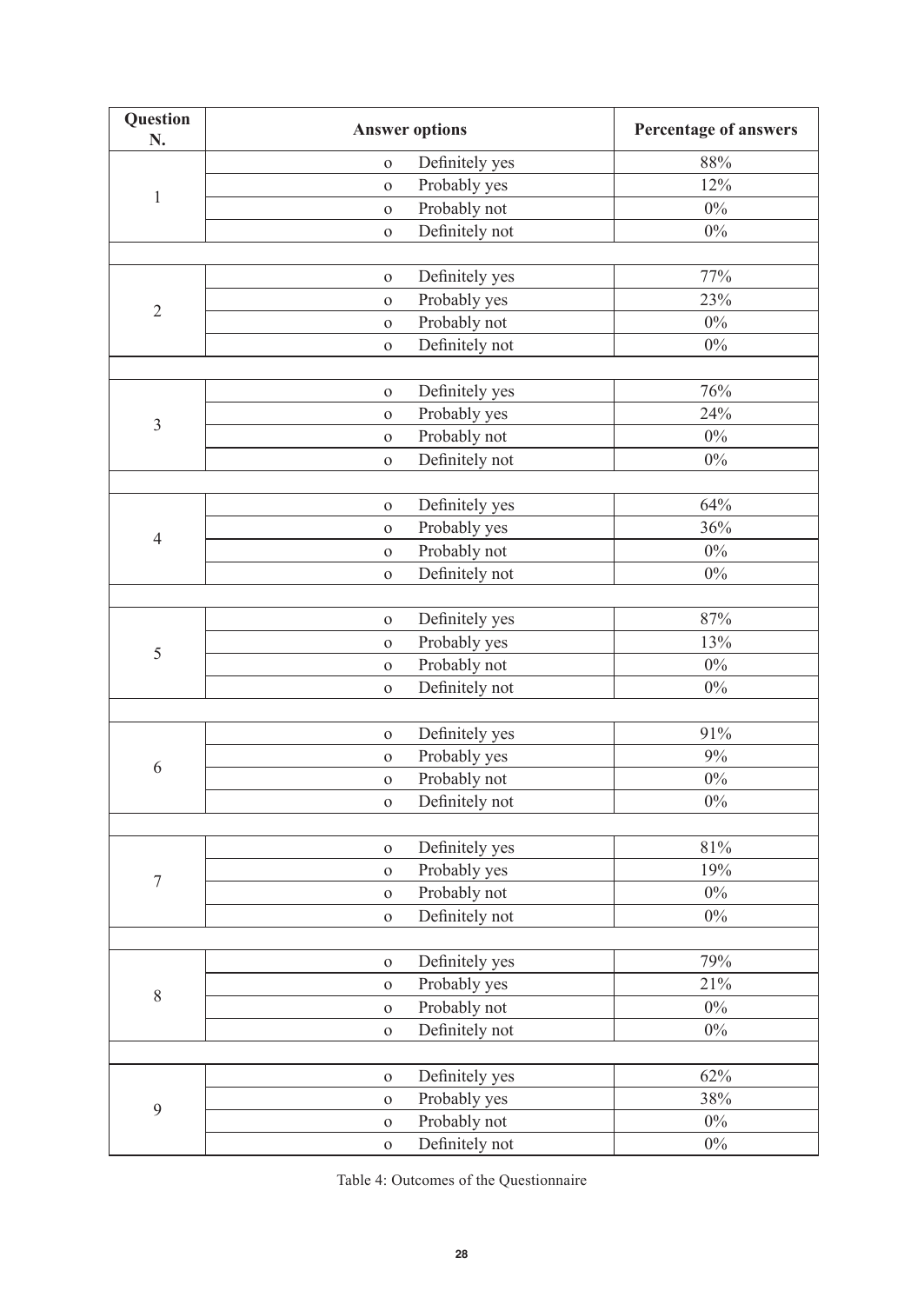The results of the questionnaire have confirmed the validity of the project by experts and workers in both formal and non-formal educational contexts. A clear perception of the effectiveness of the experimental project in pedagogical and didactic terms emerged. Of considerable interest was the interest shown in the opportunity to include such an educational program in formal educational contexts too. It is becoming increasingly clear that there is a strong need to introduce didactic innovations in any training context, especially if dedicated to subjects in critical social, family and personal situations, so as to ensure a complete growth from all points of view. The Outdoor Education approach, characterized by the presence of didactic activities of a sports and motor nature, proved to be a valuable tool to meet this need and any educational challenges as well, such as the one addressed in this paper. Therefore, this contribution aims to be a benchmark and food for thought for future innovative educational paths proposals that, going beyond traditional schemes, aim to improve the educational growth processes and to ensure equal educational/life opportunities to any category of persons.

#### **References**

- Agostini, F., Minelli, M., & Mandolesi, R. (2018). Outdoor education in Italian kindergartens: How teachers perceive child developmental trajectories. *Frontiers in psychology*, *9*, 1911.
- Asfeldt, M., Purc-Stephenson, R., Rawleigh, M., & Thackeray, S. (2020). Outdoor education in Canada: a qualitative investigation. *Journal of Adventure Education and Outdoor Learning*, 1-13.
- Braun, T., & Dierkes, P. (2017). Connecting students to nature–how intensity of nature experience and student age influence the success of outdoor education programs. *Environmental Education Research*, *23*(7), 937-949.
- Bunting, C. J. (1989). The compatibility of physical education and outdoor education. *Journal of Physical Education, Recreation & Dance*, *60*(2), 35-39.
- Cooper, G. (1996). The role of outdoor education in education for the 21st century. *Journal of Outdoor and Environmental Education*, *1*(3), 10-14.
- Di Stefano, G., Gino, F., Pisano, G. P., Staats, B., & Di-Stefano, G. (2014). *Learning by thinking: How reflection aids performance*. Boston, MA: Harvard Business School.
- Donaldson, G. W., & Donaldson, L. E. (1958). Outdoor education a definition. *Journal of Health, Physical Education, Recreation*, *29*(5), 17-63.
- Eigenschenk, B., Thomann, A., McClure, M., Davies, L., Gregory, M., Dettweiler, U., & Inglés, E. (2019). Benefits of outdoor sports for society. A systematic literature review and reflections on evidence. *International journal of environmental research and public health*, *16*(6), 937.
- Finn, K. E., Yan, Z., & McInnis, K. J. (2018). Promoting physical activity and science learning in an outdoor education program. *Journal of Physical Education, Recreation & Dance*, *89*(1), 35-39.
- Ford, P. (1986). Outdoor Education: Definition and Philosophy.
- Furlong, A., & Cartmel, F. (2006). *Young people and social change*. McGraw-Hill Education  $(UK).$
- Gilbertson, K., Bates, T., Ewert, A., & McLaughlin, T. (2006). *Outdoor education: Methods and strategies*. Human Kinetics.
- Ingrassia, G., & Marino, I. (2019). Stili educativi familiari disfunzionali e disagio psicosociale negli adolescenti. Prospettive per avviare un processo di "empowerment" nella scuola per combattere il bullismo e il cyberbullismo. *COMUNIT IMPERFET*, 251.
- James, J. K., & Williams, T. (2017). School-based experiential outdoor education: A neglected necessity. *Journal of Experiential Education*, *40*(1), 58-71.
- Liston, D. P., & Garrison, J. W. (Eds.). (2004). *Teaching, learning, and loving: Reclaiming passion in educational practice*. Routledge.
- Lombrozo, T. (2019). "Learning by thinking" in science and in everyday life. *The scientific*